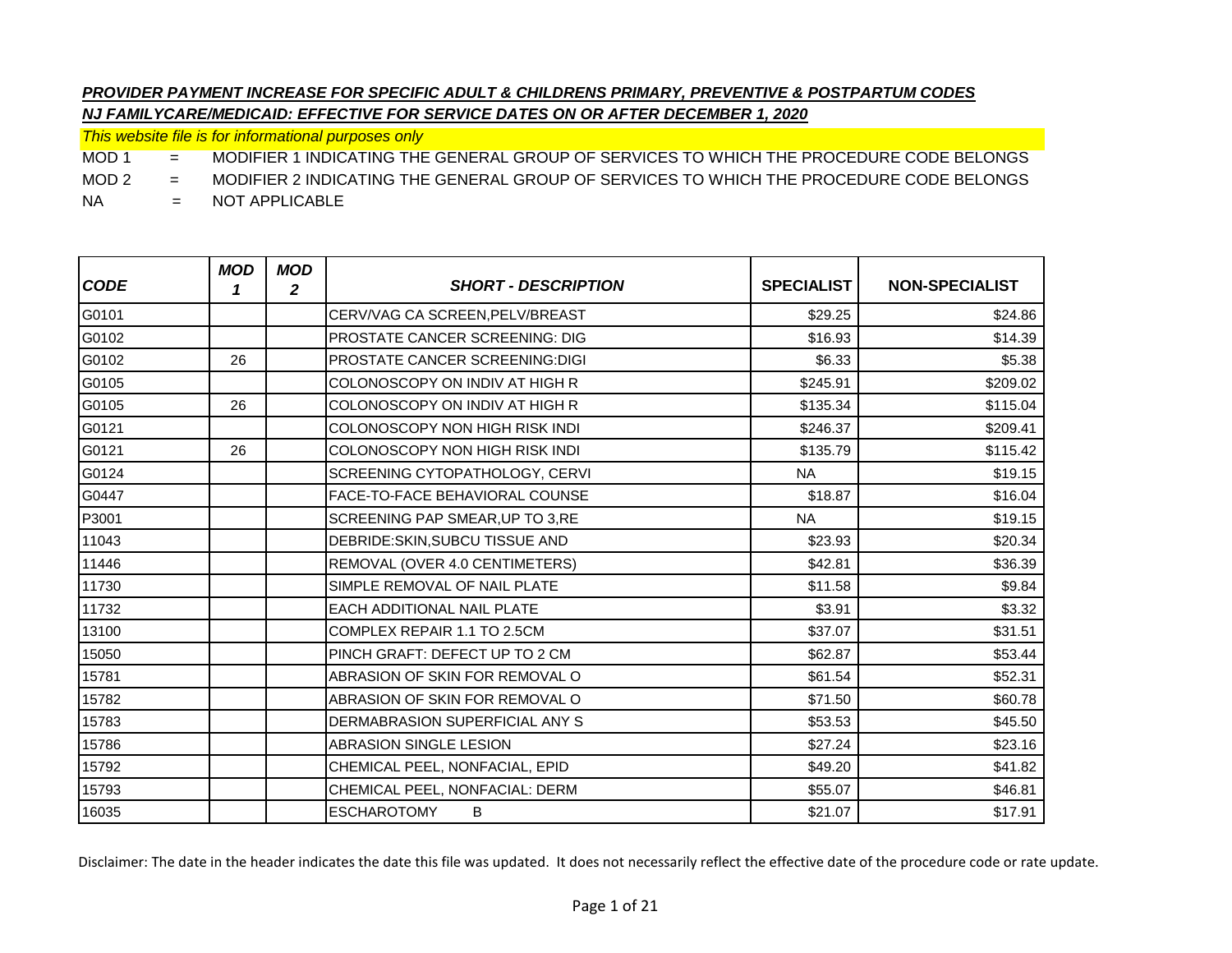*This website file is for informational purposes only*

MOD 1 = MODIFIER 1 INDICATING THE GENERAL GROUP OF SERVICES TO WHICH THE PROCEDURE CODE BELONGS

MOD 2 = MODIFIER 2 INDICATING THE GENERAL GROUP OF SERVICES TO WHICH THE PROCEDURE CODE BELONGS

NA = NOT APPLICABLE

| <b>CODE</b> | <b>MOD</b><br>1 | <b>MOD</b><br>2 | <b>SHORT - DESCRIPTION</b>            | <b>SPECIALIST</b> | <b>NON-SPECIALIST</b> |
|-------------|-----------------|-----------------|---------------------------------------|-------------------|-----------------------|
| 19030       |                 |                 | INJEC FOR MAMM DUCTOG OR GALAC        | \$18.36           | \$15.61               |
| 19287       | 26              |                 | PLACEMENT OF BREAST LOCALIZATI        | \$67.04           | \$56.98               |
| 19288       | 26              |                 | PLACEMENT OF BREAST LOCALIZATI        | \$33.71           | \$28.65               |
| 19340       |                 |                 | <b>INSERTION OF BREAST PROSTHESIS</b> | \$110.55          | \$93.97               |
| 19396       |                 |                 | PREP MOULAGE FOR CUSTOM IMPLAN        | \$32.65           | \$27.75               |
| 20101       |                 |                 | EXPLORE PENETRATING WOUND, CHE        | \$50.47           | \$42.90               |
| 20225       |                 |                 | DEEP BONE BIOPSY: TROCAR/ NEED        | \$59.52           | \$50.59               |
| 20660       |                 |                 | APPLY TONGS OR CALIPER AND REM        | \$27.20           | \$23.12               |
| 20670       |                 |                 | <b>REMOVE IMPLANT: SUPERFICIAL</b>    | \$42.82           | \$36.40               |
| 20690       |                 |                 | APPLY EXTERNAL FIXATION SYS, ST       | \$65.48           | \$55.66               |
| 20816       |                 |                 | REPLANT DIGIT, TOTAL AMPUTATIO        | \$231.65          | \$196.90              |
| 20822       |                 |                 | REPLANT DIGIT, EXCLUDE THUMB, CO      | \$197.79          | \$168.12              |
| 20824       |                 |                 | REPLANT THUMB, COMPLETE AMPUTAT       | \$223.37          | \$189.87              |
| 20827       |                 |                 | <b>REPLANT THUMB-DISTAL TIP-COMPL</b> | \$203.31          | \$172.82              |
| 21100       |                 |                 | <b>MAXILLOFACIAL FIXATION</b>         | \$131.74          | \$111.98              |
| 21125       |                 |                 | AUGMENTTION, MANDIB BODY/ANGLE:       | \$364.68          | \$309.97              |
| 21127       |                 |                 | AUGMENTATION, MANDI BODY/ANGLE:       | \$499.93          | \$424.94              |
| 21150       |                 |                 | RECON MIDFACE, LEFORT11: ANTERIO      | \$191.32          | \$162.62              |
| 21210       |                 |                 | BONE GRAFT: NASAL, MAXILLARY,         | \$261.73          | \$222.47              |
| 21215       |                 |                 | <b>BONE GRAFT: MANDIBLE</b>           | \$471.08          | \$400.42              |
| 21337       |                 |                 | CLOSED NASAL SEPTAL FRACTURE T        | \$45.56           | \$38.73               |
| 21343       |                 |                 | OPEN TX CL/OPEN DEPR FRONTAL S        | \$135.23          | \$114.94              |
| 21344       |                 |                 | OPEN TX CL/DEPR FRONTAL SINUS         | \$153.00          | \$130.05              |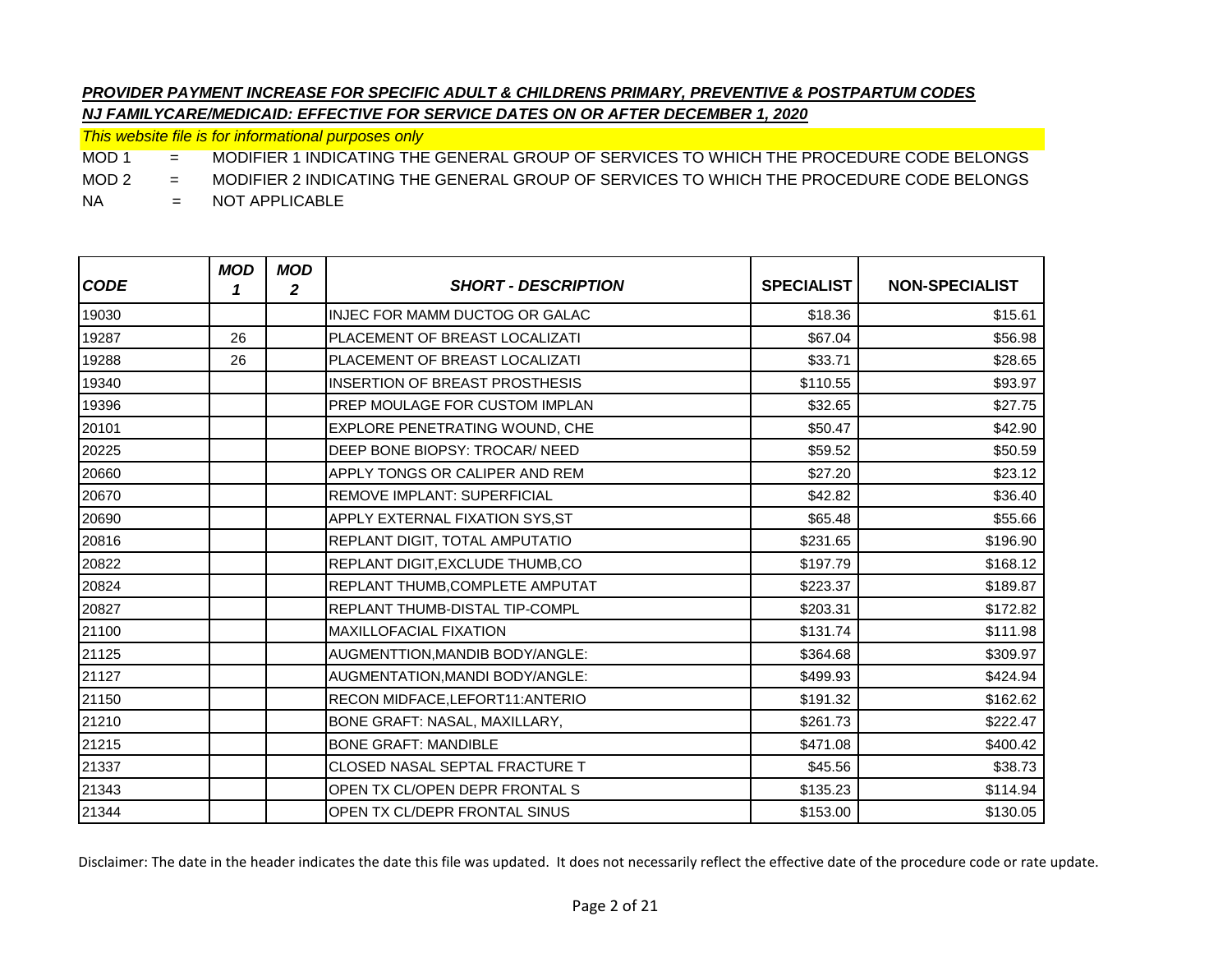*This website file is for informational purposes only*

MOD 1 = MODIFIER 1 INDICATING THE GENERAL GROUP OF SERVICES TO WHICH THE PROCEDURE CODE BELONGS

MOD 2 = MODIFIER 2 INDICATING THE GENERAL GROUP OF SERVICES TO WHICH THE PROCEDURE CODE BELONGS

NA = NOT APPLICABLE

| <b>CODE</b> | <b>MOD</b><br>1 | <b>MOD</b><br>$\overline{\mathbf{2}}$ | <b>SHORT - DESCRIPTION</b>             | <b>SPECIALIST</b> | <b>NON-SPECIALIST</b> |
|-------------|-----------------|---------------------------------------|----------------------------------------|-------------------|-----------------------|
| 21355       |                 |                                       | TREATMENT OF BROKEN LOWER AND          | \$54.06           | \$45.95               |
| 21440       |                 |                                       | MANIPULATE ALVEOLAR RIDGE FX           | \$65.88           | \$56.00               |
| 21445       |                 |                                       | OPEN TREATMENT ALVEOLAR RIDGE          | \$87.61           | \$74.47               |
| 21450       |                 |                                       | TREAT CLOSED OR OPEN MANDIBULA         | \$71.18           | \$60.50               |
| 21451       |                 |                                       | <b>MANDIBULAR W MANIPULATION FRAC</b>  | \$93.48           | \$79.46               |
| 21452       |                 |                                       | TREATMENT OF BROKEN JAW BONE W         | \$69.22           | \$58.84               |
| 21453       |                 |                                       | TREAT CLOSED MANDIBULAR FX W/M         | \$104.02          | \$88.42               |
| 21461       |                 |                                       | OPEN TREATMENT MANDIBULAR FX W         | \$244.11          | \$207.49              |
| 21462       |                 |                                       | OPEN TREATMENT MANDIBULAR FX W         | \$259.17          | \$220.29              |
| 21485       |                 |                                       | TEMPOROMANDIBULAR MANIPULATION         | \$83.33           | \$70.83               |
| 21550       |                 |                                       | <b>EXCISIONAL BIOPSY SOFT TISSUES</b>  | \$29.37           | \$24.97               |
| 21555       |                 |                                       | <b>EXCISE BENIGN TUMOR: SUBCUTANE</b>  | \$46.29           | \$39.35               |
| 21920       |                 |                                       | <b>BX.SFT TISS-BACK/FLANK:SUPERFI</b>  | \$28.73           | \$24.42               |
| 23031       |                 |                                       | <b>I&amp;D INFECTED SHOULDER BURSA</b> | \$48.11           | \$40.90               |
| 23065       |                 |                                       | <b>BIOPSY SHOULDER SUPERFICIAL</b>     | \$24.09           | \$20.48               |
| 23066       |                 |                                       | <b>BIOPSY OF SHOULDER DEEP</b>         | \$62.34           | \$52.99               |
| 23330       |                 |                                       | REMOVAL OF FOREIGN BODY OF SHO         | \$29.19           | \$24.81               |
| 23650       |                 |                                       | TREAT CLSD SHOULDER DISLOC W/M         | \$34.60           | \$29.41               |
| 23931       |                 |                                       | <b>DRAINAGE OF ARM BURSA</b>           | \$32.17           | \$27.35               |
| 24065       |                 |                                       | <b>BIOPSY ARM/ELBOW SOFT TISSUE</b>    | \$28.60           | \$24.31               |
| 24066       |                 |                                       | <b>BIOPSY ARM/ELBOW SOFT TISSUE:</b>   | \$69.76           | \$59.29               |
| 24160       |                 |                                       | <b>REMOVAL OF ELBOW JOINT HARDWAR</b>  | \$141.20          | \$120.02              |
| 24925       |                 |                                       | AMPUTATION UPPER ARM SECONDARY         | \$56.85           | \$48.33               |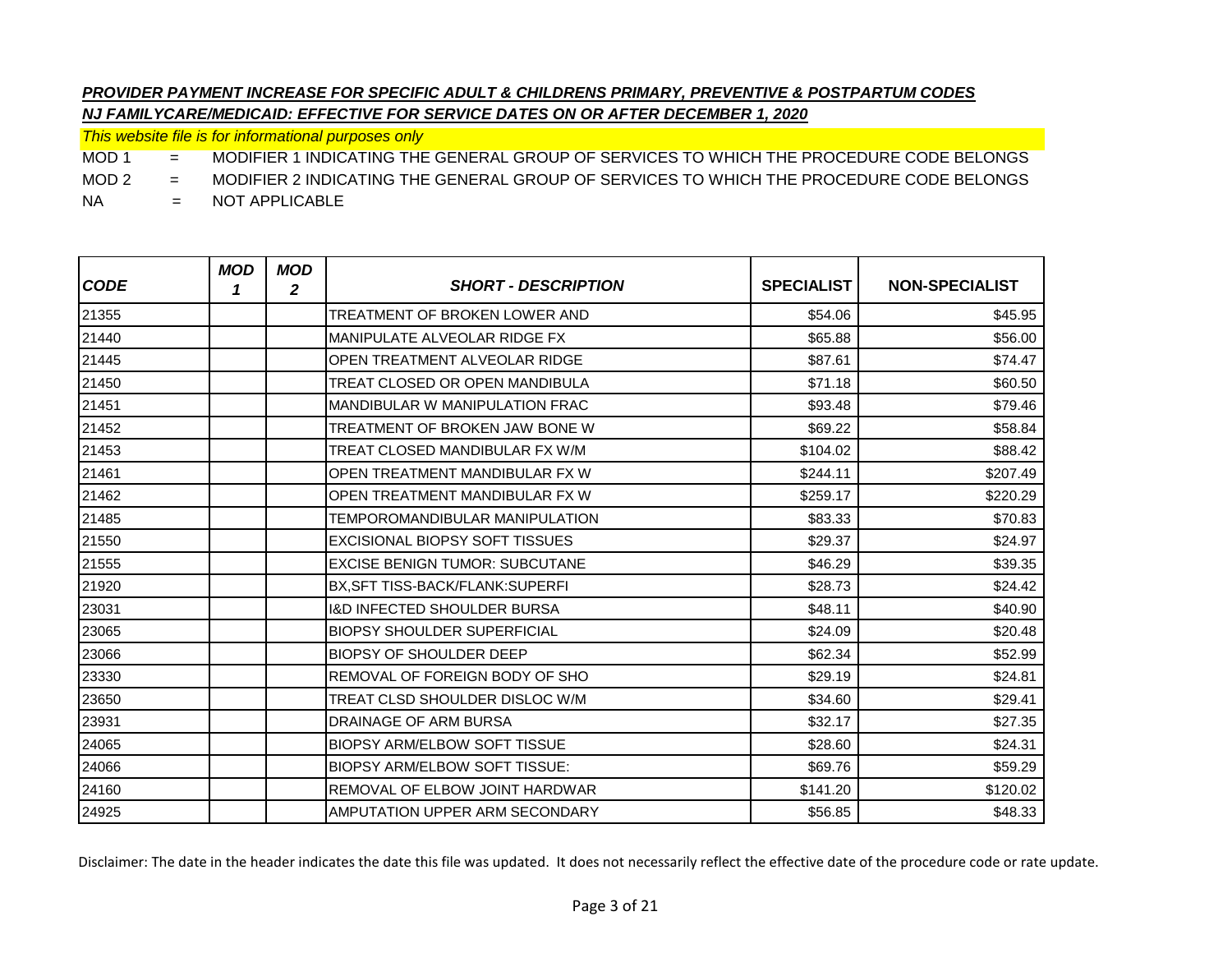*This website file is for informational purposes only*

MOD 1 = MODIFIER 1 INDICATING THE GENERAL GROUP OF SERVICES TO WHICH THE PROCEDURE CODE BELONGS

MOD 2 = MODIFIER 2 INDICATING THE GENERAL GROUP OF SERVICES TO WHICH THE PROCEDURE CODE BELONGS

NA = NOT APPLICABLE

| <b>CODE</b> | <b>MOD</b><br>1 | <b>MOD</b><br>2 | <b>SHORT - DESCRIPTION</b>            | <b>SPECIALIST</b> | <b>NON-SPECIALIST</b> |
|-------------|-----------------|-----------------|---------------------------------------|-------------------|-----------------------|
| 25031       |                 |                 | <b>INCISION/DRAINAGE INFECTED BUR</b> | \$40.46           | \$34.39               |
| 25065       |                 |                 | <b>BIOPSY SOFT TISSUES: SUPERFICI</b> | \$28.35           | \$24.10               |
| 25263       |                 |                 | <b>REP TEND/MUSC.:SECONDARYEACH</b>   | \$69.34           | \$58.94               |
| 25265       |                 |                 | REP TEND/MUSC, SECONW/GRAFT:          | \$82.76           | \$70.35               |
| 26010       |                 |                 | DRAINAGE OF FINGER ABSCESS            | \$29.64           | \$25.19               |
| 26020       |                 |                 | <b>DRAIN HAND TENDON SHEATH</b>       | \$47.93           | \$40.74               |
| 26060       |                 |                 | <b>INCISION OF FINGER TENDON, ACC</b> | \$29.10           | \$24.74               |
| 26115       |                 |                 | EXCISION BENIGN TUMOR, HAND, SUB      | \$56.25           | \$47.81               |
| 26160       |                 |                 | <b>REMOVE TENDON SHEATH LESION</b>    | \$64.25           | \$54.62               |
| 26587       |                 |                 | RECONSTRUCT SUPERNUMERARY DIGI        | \$109.95          | \$93.46               |
| 26600       |                 |                 | TREAT CLSD FX:W/O MANIP:EACH          | \$32.65           | \$27.75               |
| 26641       |                 |                 | TREAT THUMB DISLOCATION W/MANI        | \$41.69           | \$35.44               |
| 26670       |                 |                 | TREAT CLSD HAND DISLOCATION W/        | \$37.06           | \$31.50               |
| 26700       |                 |                 | TREAT KNUCKLE DISLOCATION: W/OA       | \$35.33           | \$30.03               |
| 26770       |                 |                 | TRMT OF CLOS INTERPHAL JOINT D        | \$30.23           | \$25.70               |
| 26951       |                 |                 | <b>AMPUTATION OF FINGER/THUMB</b>     | \$71.73           | \$60.97               |
| 26952       |                 |                 | AMPUTATE FINGER/THUMB W/ANESTH        | \$70.53           | \$59.95               |
| 26991       |                 |                 | DRAINAGE OF PELVIS BURSA              | \$78.36           | \$66.61               |
| 27040       |                 |                 | SUPERFICIAL BIOPSY OF SOFT TIS        | \$34.45           | \$32.68               |
| 27041       |                 |                 | DEEP BIOPSY OF SOFT TISSUES           | \$75.94           | \$64.55               |
| 27086       |                 |                 | <b>REMOVAL OF FOREIGN BODY IN TIS</b> | \$33.14           | \$28.17               |
| 27087       |                 |                 | REMOVE FOREIGN BODY, PELVIS/HIP       | \$68.80           | \$58.48               |
| 27093       |                 |                 | <b>INJECTION FOR HIP ARTHROGRAPHY</b> | \$21.06           | \$17.90               |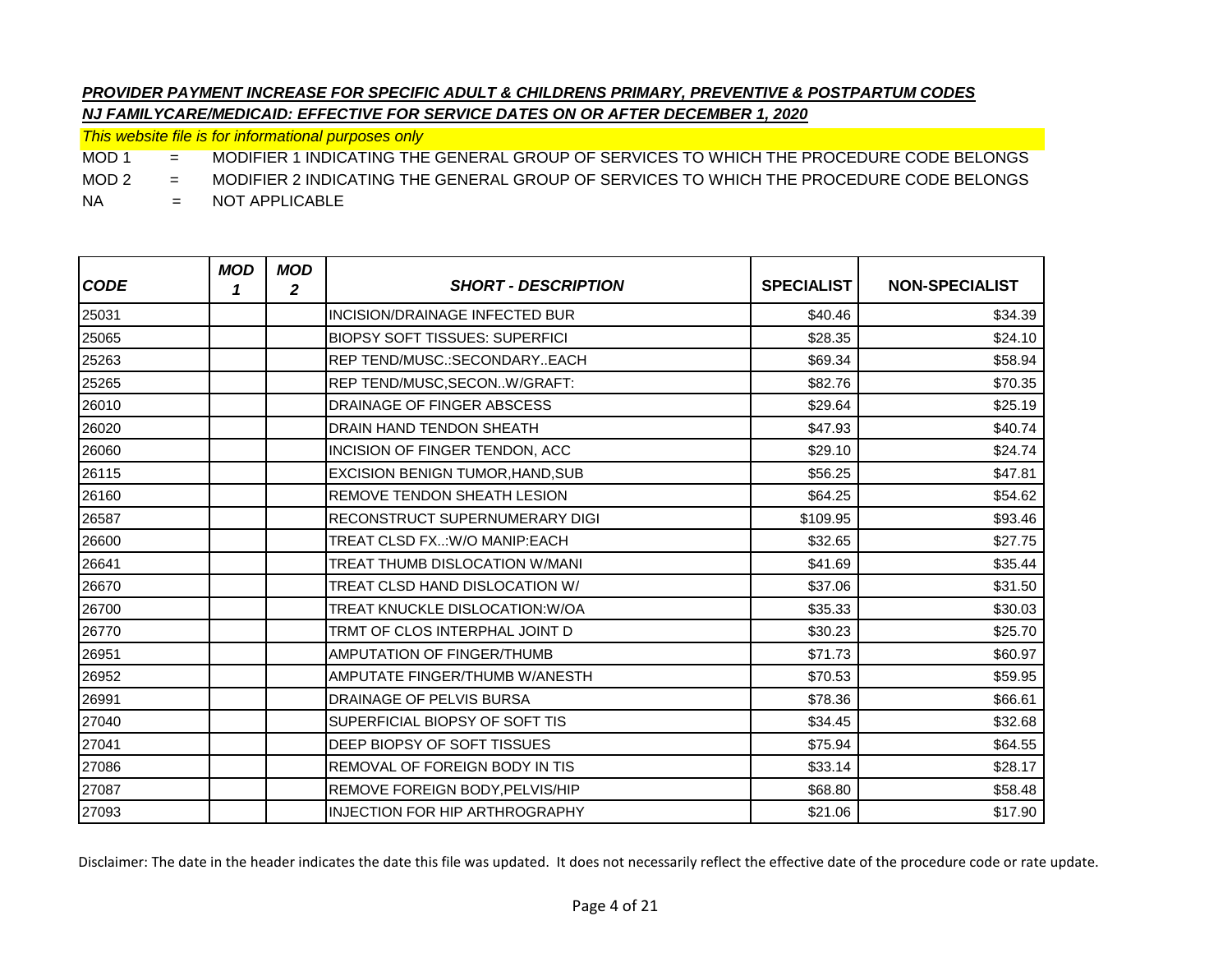*This website file is for informational purposes only*

MOD 1 = MODIFIER 1 INDICATING THE GENERAL GROUP OF SERVICES TO WHICH THE PROCEDURE CODE BELONGS

MOD 2 = MODIFIER 2 INDICATING THE GENERAL GROUP OF SERVICES TO WHICH THE PROCEDURE CODE BELONGS

NA = NOT APPLICABLE

| <b>CODE</b> | <b>MOD</b><br>1 | <b>MOD</b><br>2 | <b>SHORT - DESCRIPTION</b>             | <b>SPECIALIST</b> | <b>NON-SPECIALIST</b> |
|-------------|-----------------|-----------------|----------------------------------------|-------------------|-----------------------|
| 27095       |                 |                 | INJ PROC HIP ARTHROGRAPHY W/AN         | \$27.26           | \$23.17               |
| 27220       |                 |                 | TREAT (HIP SOCKET) FRACTURE AC         | \$58.61           | \$49.82               |
| 27323       |                 |                 | <b>BIOPSY THIGH SOFT TISSUES</b>       | \$30.19           | \$25.66               |
| 27324       |                 |                 | <b>BIOPSY THIGH SOFT TISSUES: DEEP</b> | \$43.89           | \$37.31               |
| 27327       |                 |                 | <b>EXCISE TUMOR, THIGH OR KNEE: SU</b> | \$51.20           | \$43.52               |
| 27328       |                 |                 | EXCISE TUMOR, THIGH OR KNEE: DEE       | \$68.37           | \$58.12               |
| 27372       |                 |                 | REMOVAL OF FOREIGN BODY                | \$67.93           | \$57.74               |
| 27594       |                 |                 | <b>AMPUTATION FOLLOW-UP SURGERY</b>    | \$56.04           | \$47.63               |
| 27604       |                 |                 | DRAIN LOWER LEG BURSA                  | \$54.65           | \$46.45               |
| 27605       |                 |                 | INCISION OF ACHILLES TENDON, A         | \$38.34           | \$32.59               |
| 27613       |                 |                 | <b>BIOPSY LOWER LEG SOFT TISSUE</b>    | \$28.18           | \$23.95               |
| 27614       |                 |                 | <b>BIOPSY LOWER LEG SOFT TISSUE D</b>  | \$64.45           | \$54.78               |
| 27618       |                 |                 | REMOVE LOWER LEG LESION                | \$50.28           | \$42.74               |
| 27884       |                 |                 | AMPUTATION FOLLOW-UP SURGERY           | \$63.93           | \$54.34               |
| 28001       |                 |                 | DRAINAGE OF BURSA OF FOOT              | \$31.48           | \$26.76               |
| 28002       |                 |                 | <b>TREATMENT OF FOOT INFECTION</b>     | \$49.26           | \$41.87               |
| 28010       |                 |                 | REPAIR OF TOE TENDON, ACCESSED         | \$25.77           | \$21.90               |
| 28024       |                 |                 | EXPLORATION, DRAINAGE, OR REMO         | \$52.18           | \$44.35               |
| 28043       |                 |                 | <b>EXCISION OF FOOT LESION</b>         | \$45.16           | \$38.39               |
| 28190       |                 |                 | REMOVAL OF FOREIGN BODY OF FOO         | \$29.14           | \$24.77               |
| 28192       |                 |                 | REMOVAL OF FOOT FOREIGN BODY           | \$52.85           | \$44.92               |
| 28193       |                 |                 | REMOVAL OF FOOT FOREIGN BODY           | \$59.81           | \$50.84               |
| 28230       |                 |                 | INCISION TO LENGTHEN FOOT TEND         | \$49.26           | \$41.87               |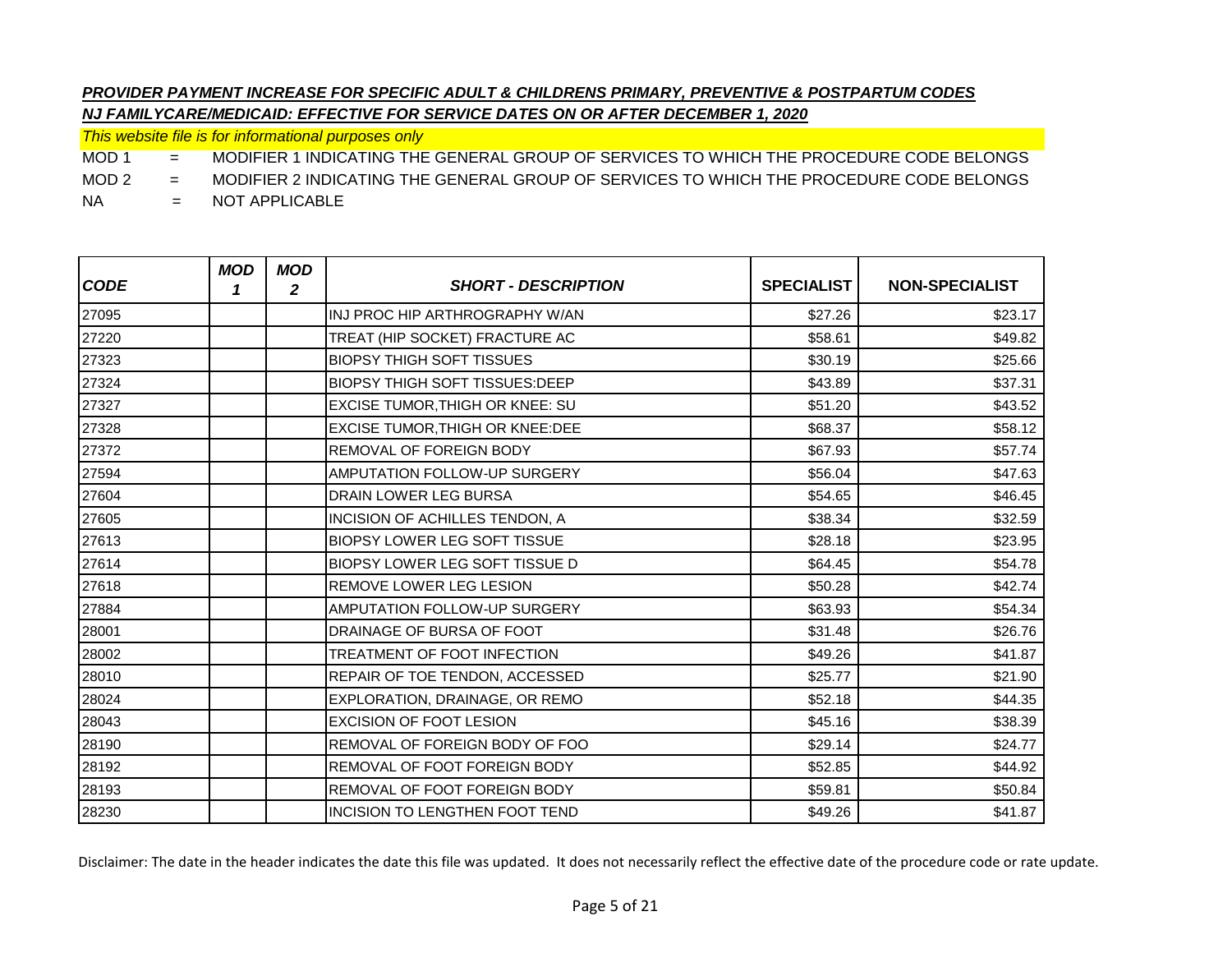*This website file is for informational purposes only*

MOD 1 = MODIFIER 1 INDICATING THE GENERAL GROUP OF SERVICES TO WHICH THE PROCEDURE CODE BELONGS

MOD 2 = MODIFIER 2 INDICATING THE GENERAL GROUP OF SERVICES TO WHICH THE PROCEDURE CODE BELONGS

NA = NOT APPLICABLE

| <b>CODE</b> | <b>MOD</b><br>1 | <b>MOD</b><br>2 | <b>SHORT - DESCRIPTION</b>            | <b>SPECIALIST</b> | <b>NON-SPECIALIST</b> |
|-------------|-----------------|-----------------|---------------------------------------|-------------------|-----------------------|
| 28272       |                 |                 | CAPSULOTOMYINTERPHAL., EACH           | \$44.48           | \$37.80               |
| 28312       |                 |                 | <b>REVISION OF TOE</b>                | \$58.55           | \$49.77               |
| 28344       |                 |                 | RECONSTRUCT TOES:POLYDACTYLY          | \$63.12           | \$53.65               |
| 28470       |                 |                 | TREAT CLSD METATAR FX.W/O MANI        | \$24.38           | \$20.72               |
| 28675       |                 |                 | REPAIR OF TOE DISLOCATION             | \$65.73           | \$55.87               |
| 28820       |                 |                 | <b>AMPUTATION OF TOE</b>              | \$63.67           | \$54.12               |
| 28825       |                 |                 | PARTIAL AMPUTATION OF TOE             | \$60.94           | \$51.80               |
| 29740       |                 |                 | <b>WEDGING OF CAST</b>                | \$11.05           | \$9.39                |
| 29750       |                 |                 | <b>WEDGING OF CLUBFOOT CAST</b>       | \$11.32           | \$9.62                |
| 30000       |                 |                 | DRAINAGE OF NOSE LESION               | \$25.87           | \$21.99               |
| 30100       |                 |                 | <b>INTRANASAL BIOPSY</b>              | \$15.80           | \$13.43               |
| 30140       |                 |                 | SUBMUCOUS RESECTION TURBINATE,        | \$49.29           | \$41.89               |
| 30220       |                 |                 | INSERTION, NASAL SEPTAL PROSTHE       | \$34.16           | \$29.04               |
| 30300       |                 |                 | REMOVE NASAL FOREIGN BODY             | \$26.02           | \$22.11               |
| 30320       |                 |                 | REMOVE NASAL FOREIGN BODY             | \$50.17           | \$42.65               |
| 30430       |                 |                 | <b>REVISION OF NOSE</b>               | \$96.33           | \$81.88               |
| 30435       |                 |                 | <b>REVISION WORK WITH OSTEOTOMIES</b> | \$138.60          | \$117.81              |
| 30540       |                 |                 | <b>REPAIR NASAL DEFECT</b>            | \$76.01           | \$64.61               |
| 30560       |                 |                 | <b>RELEASE OF NASAL ADHESIONS</b>     | \$30.40           | \$25.84               |
| 30801       |                 |                 | CAUTERIZATION/ABLATION, MUCOSA        | \$25.87           | \$21.99               |
| 30802       |                 |                 | CAUTERIZE/ABLATION, MUCOSA TURB       | \$32.57           | \$27.68               |
| 30906       |                 |                 | REPEAT CONTROL OF NOSEBLEED           | \$38.69           | \$32.88               |
| 31000       |                 |                 | <b>IRRIGATION MAXILLARY SINUS</b>     | \$20.69           | \$17.59               |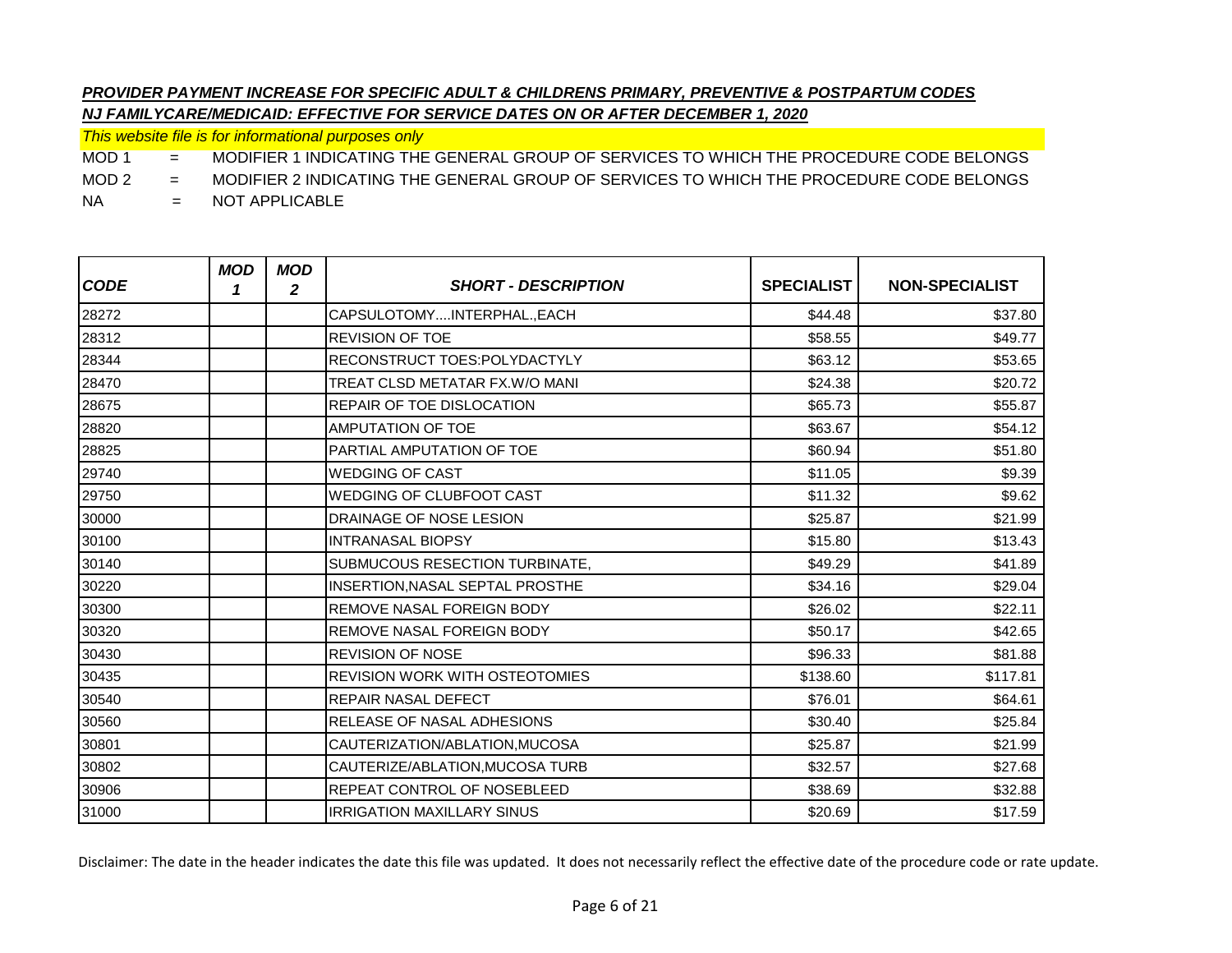*This website file is for informational purposes only*

MOD 1 = MODIFIER 1 INDICATING THE GENERAL GROUP OF SERVICES TO WHICH THE PROCEDURE CODE BELONGS

MOD 2 = MODIFIER 2 INDICATING THE GENERAL GROUP OF SERVICES TO WHICH THE PROCEDURE CODE BELONGS

NA = NOT APPLICABLE

| <b>CODE</b> | <b>MOD</b><br>1 | <b>MOD</b><br>2 | <b>SHORT - DESCRIPTION</b>            | <b>SPECIALIST</b> | <b>NON-SPECIALIST</b> |
|-------------|-----------------|-----------------|---------------------------------------|-------------------|-----------------------|
| 31231       |                 |                 | DX ENDOSCOPY/NASAL UNI/BILATER        | \$23.67           | \$20.12               |
| 31611       |                 |                 | <b>CONSTRUCT TRACHEOESOPH FISTULA</b> | \$59.97           | \$50.98               |
| 31717       |                 |                 | <b>BRONCHIAL BRUSH BIOPSY</b>         | \$29.23           | \$24.84               |
| 31730       |                 |                 | INSERTION INTO WINDPIPE OF NEE        | \$140.25          | \$119.21              |
| 32405       |                 |                 | NEEDLE BIOPSY OF LUNG OR CHEST        | \$50.88           | \$43.25               |
| 36470       |                 |                 | <b>INJECTION OF CHEMICAL AGENT IN</b> | \$16.70           | \$14.19               |
| 36471       |                 |                 | <b>INJECTION OF CHEMICAL AGENT IN</b> | \$20.03           | \$17.02               |
| 36514       |                 |                 | THERAPEUTIC APHERESIS PLASMA P        | \$84.20           | \$71.57               |
| 37236       | 26              |                 | <b>INSERTION OF INTRAVASCULAR STE</b> | \$229.97          | \$195.47              |
| 37237       | 26              |                 | <b>INSERTION OF INTRAVASCULAR STE</b> | \$109.68          | \$93.22               |
| 37238       | 26              |                 | <b>INSERTION OF INTRAVASCULAR STE</b> | \$158.37          | \$134.61              |
| 37241       | 26              |                 | OCCLUSION OF VENOUS MALFORMATI        | \$226.95          | \$192.90              |
| 37242       | 26              |                 | OCCLUSION OF ARTERY (OTHER THA        | \$247.36          | \$210.26              |
| 37243       | 26              |                 | OCCLUSION OF TUMORS OR OBSTRUC        | \$292.52          | \$248.64              |
| 37244       | 26              |                 | OCCLUSION OF ARTERIAL OR VENOU        | \$346.56          | \$294.58              |
| 37785       |                 |                 | LIGAT,DIV EXC SEC VAR VEIN LEG        | \$39.40           | \$33.49               |
| 38500       |                 |                 | BIOPSY OR REMOVAL OF LYMPH NOD        | \$36.68           | \$31.18               |
| 39503       |                 |                 | REPAIR OF CONGENITAL DEFECT OF        | \$673.06          | \$572.10              |
| 40490       |                 |                 | <b>BIOPSY OF LIP</b>                  | \$14.38           | \$12.23               |
| 40800       |                 |                 | INCISION OF ABSCESS, CYST, OR         | \$24.47           | \$20.80               |
| 40804       |                 |                 | REMOVAL FOREIGN BODY, MOUTH           | \$24.40           | \$20.74               |
| 40805       |                 |                 | REMOVAL FOREIGN BODY, MOUTH           | \$36.92           | \$31.39               |
| 40808       |                 |                 | <b>BIOPSY OF MOUTH LESION</b>         | \$21.57           | \$18.33               |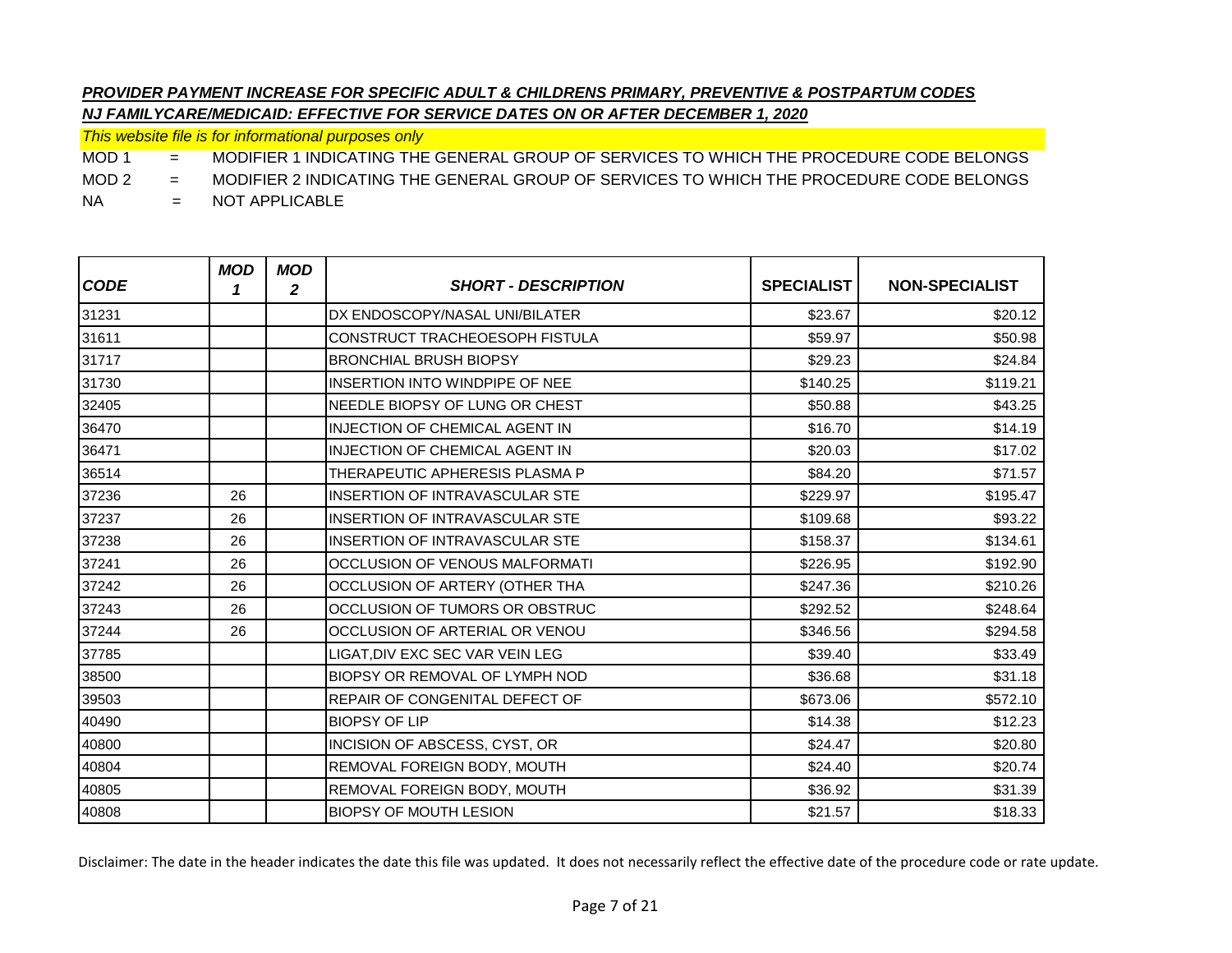*This website file is for informational purposes only*

MOD 1 = MODIFIER 1 INDICATING THE GENERAL GROUP OF SERVICES TO WHICH THE PROCEDURE CODE BELONGS

MOD 2 = MODIFIER 2 INDICATING THE GENERAL GROUP OF SERVICES TO WHICH THE PROCEDURE CODE BELONGS

NA = NOT APPLICABLE

| <b>CODE</b> | <b>MOD</b><br>1 | <b>MOD</b><br>2 | <b>SHORT - DESCRIPTION</b>            | <b>SPECIALIST</b> | <b>NON-SPECIALIST</b> |
|-------------|-----------------|-----------------|---------------------------------------|-------------------|-----------------------|
| 40819       |                 |                 | <b>EXCISE LIP OR CHEEK FOLD</b>       | \$36.02           | \$30.62               |
| 40830       |                 |                 | <b>REPAIR MOUTH LACERATION</b>        | \$30.55           | \$25.97               |
| 41009       |                 |                 | DRAINAGE OF ABSCESS, CYST, OR         | \$45.84           | \$38.97               |
| 41100       |                 |                 | <b>BIOPSY OF TONGUE</b>               | \$19.12           | \$16.25               |
| 41110       |                 |                 | <b>EXCISION OF TONGUE LESION</b>      | \$24.26           | \$20.62               |
| 41800       |                 |                 | DRAINAGE OF ABSCESS, CYST, OR         | \$31.67           | \$26.92               |
| 41823       |                 |                 | <b>EXCISION OF GUM LESION</b>         | \$52.14           | \$44.32               |
| 42140       |                 |                 | <b>EXCISION OF UVULA</b>              | \$28.84           | \$24.52               |
| 42405       |                 |                 | <b>BIOPSY OF SALIVARY GLAND:INCIS</b> | \$33.50           | \$28.48               |
| 42845       |                 |                 | REMOVAL OF TONSILS, TISSUE, MU        | \$249.15          | \$211.77              |
| 42870       |                 |                 | <b>EXCISION OF LINGUAL TONSIL</b>     | \$67.56           | \$57.42               |
| 42970       |                 |                 | CONTROL NOSE/THROAT BLEEDING          | \$46.19           | \$39.26               |
| 43220       |                 |                 | <b>BALLOON DILATION OF ESOPHAGUS</b>  | \$130.19          | \$110.66              |
| 43453       |                 |                 | <b>DILATE ESOPHAGUS</b>               | \$112.01          | \$95.21               |
| 43761       |                 |                 | <b>REPOSITION GASTRIC TUBE/ENTER.</b> | \$12.75           | \$10.84               |
| 44312       |                 |                 | <b>REVISION OF ILEOSTOMY</b>          | \$64.88           | \$55.15               |
| 44340       |                 |                 | <b>REVISION OF COLOSTOMY</b>          | \$68.85           | \$58.53               |
| 45303       |                 |                 | <b>PROCTOSIGMOIDOSCOPY WITH DILAT</b> | \$110.55          | \$93.97               |
| 45317       |                 |                 | PROCTOSIGMOIDOSCOPY: HEMORRHAG        | \$27.12           | \$23.05               |
| 45900       |                 |                 | REDUCTION OF RECTAL PROLAPSE          | \$22.46           | \$19.09               |
| 46083       |                 |                 | <b>EXC.EXT.THROMBOSED HEMORRHOID</b>  | \$19.72           | \$16.76               |
| 46220       |                 |                 | <b>REMOVAL OF ANAL TAB</b>            | \$23.11           | \$19.64               |
| 46500       |                 |                 | <b>INJECTION TREATMENT OF ANUS</b>    | \$26.91           | \$22.88               |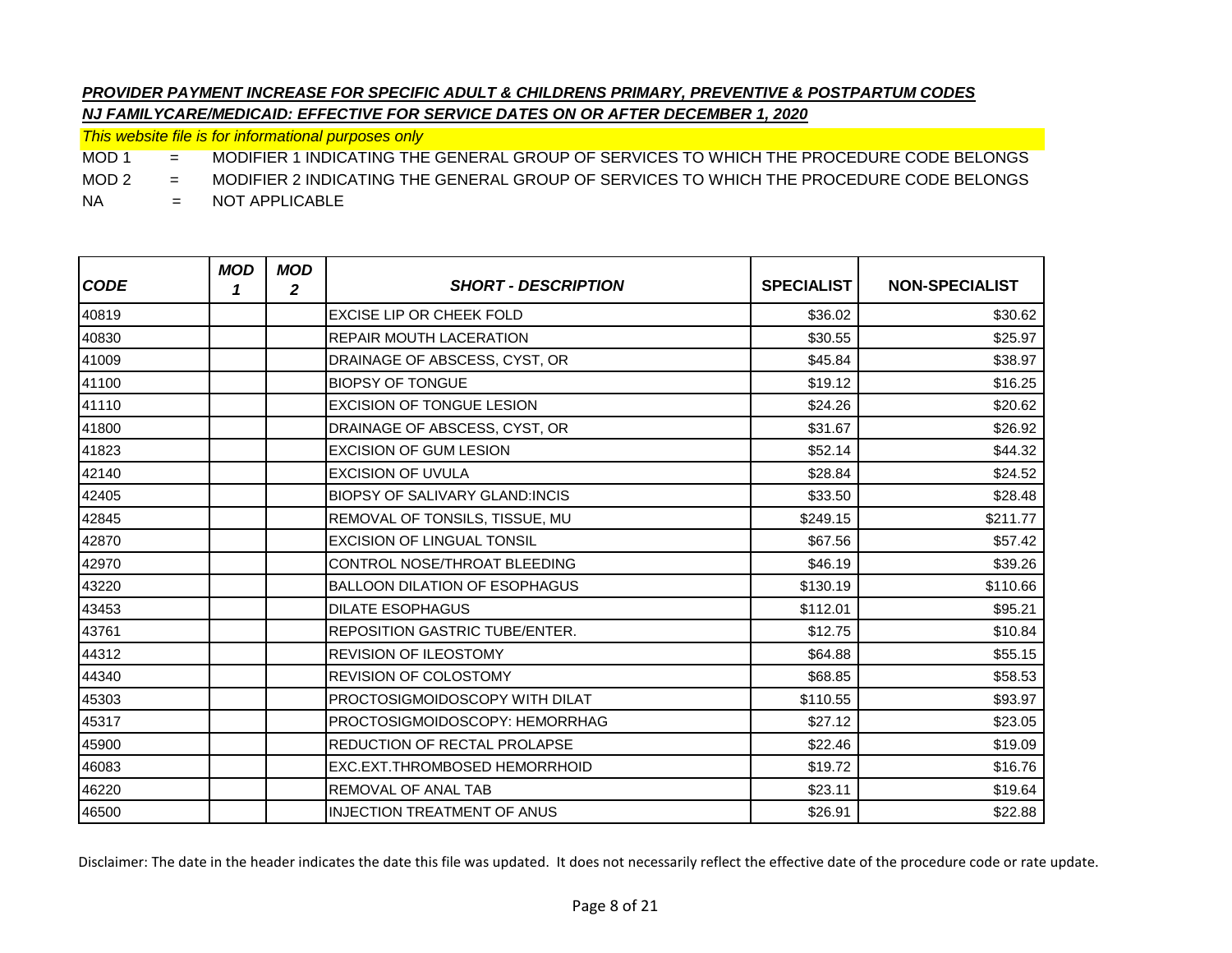*This website file is for informational purposes only*

MOD 1 = MODIFIER 1 INDICATING THE GENERAL GROUP OF SERVICES TO WHICH THE PROCEDURE CODE BELONGS

MOD 2 = MODIFIER 2 INDICATING THE GENERAL GROUP OF SERVICES TO WHICH THE PROCEDURE CODE BELONGS

NA = NOT APPLICABLE

| <b>CODE</b> | <b>MOD</b><br>1 | <b>MOD</b><br>$\mathbf{2}$ | <b>SHORT - DESCRIPTION</b>            | <b>SPECIALIST</b> | <b>NON-SPECIALIST</b> |
|-------------|-----------------|----------------------------|---------------------------------------|-------------------|-----------------------|
| 46604       |                 |                            | ANOSCOPY WITH DIRECT DILATION         | \$71.67           | \$60.92               |
| 46606       |                 |                            | <b>ANOSCOPY WITH BIOPSY</b>           | \$25.49           | \$21.66               |
| 46917       |                 |                            | DESTROY ANAL LESION(S):LASER S        | \$51.50           | \$43.77               |
| 46945       |                 |                            | <b>REMOVAL AND TYING OF SINGLE HE</b> | \$34.69           | \$29.48               |
| 47000       |                 |                            | NEEDLE BIOPSY OF LIVER, ACCESS        | \$40.98           | \$34.83               |
| 47382       |                 |                            | DESTRUCTION OF 1 OR MORE GROWT        | \$568.07          | \$482.86              |
| 48510       |                 |                            | <b>INSERTION OF DRAIN FROM PANCRE</b> | \$120.78          | \$102.67              |
| 49605       |                 |                            | <b>REPAIR UMBILICAL LESION</b>        | \$540.17          | \$459.14              |
| 50200       |                 |                            | NEEDLE BIOPSY OF KIDNEY, ACCES        | \$69.43           | \$59.01               |
| 50972       |                 |                            | URETER ENDOSCOPY W/CATHETER           | \$39.09           | \$33.23               |
| 52214       |                 |                            | DESTRUCTION OF TISSUE IN THE B        | \$74.32           | \$63.17               |
| 52224       |                 |                            | CYSTOURETHROSCOPY WITH FULGURA        | \$77.69           | \$66.04               |
| 54001       |                 |                            | SLITTING OF PREPUCE: EXCEPT NEW       | \$20.40           | \$17.34               |
| 54015       |                 |                            | <b>DRAIN PENIS LESION</b>             | \$33.72           | \$28.66               |
| 54100       |                 |                            | <b>BIOPSY OF PENIS</b>                | \$22.06           | \$18.75               |
| 54150       |                 |                            | <b>CIRCUMCISION-USING CLAMP</b>       | \$17.06           | \$14.50               |
| 55120       |                 |                            | REMOVAL OF SCROTUM LESION             | \$39.60           | \$33.66               |
| 55873       |                 |                            | CRYOSURGICAL ABLATION OF PROST        | \$803.45          | \$682.93              |
| 57170       |                 |                            | FITTING OF DIAPHRAGM                  | \$37.20           | \$31.62               |
| 58353       |                 |                            | <b>ENDOMET ABLATION THERM WO NUST</b> | \$113.15          | \$96.18               |
| 58555       |                 |                            | <b>DIAGNOSTIC HYSTEROSCOPY</b>        | \$33.35           | \$28.35               |
| 58558       |                 |                            | HYSTEROSCOPY W/BIOPSY W/WO D&C        | \$153.66          | \$130.61              |
| 58562       |                 |                            | SURG HYSTEROSCOPY W/REMOV FORI        | \$44.86           | \$38.13               |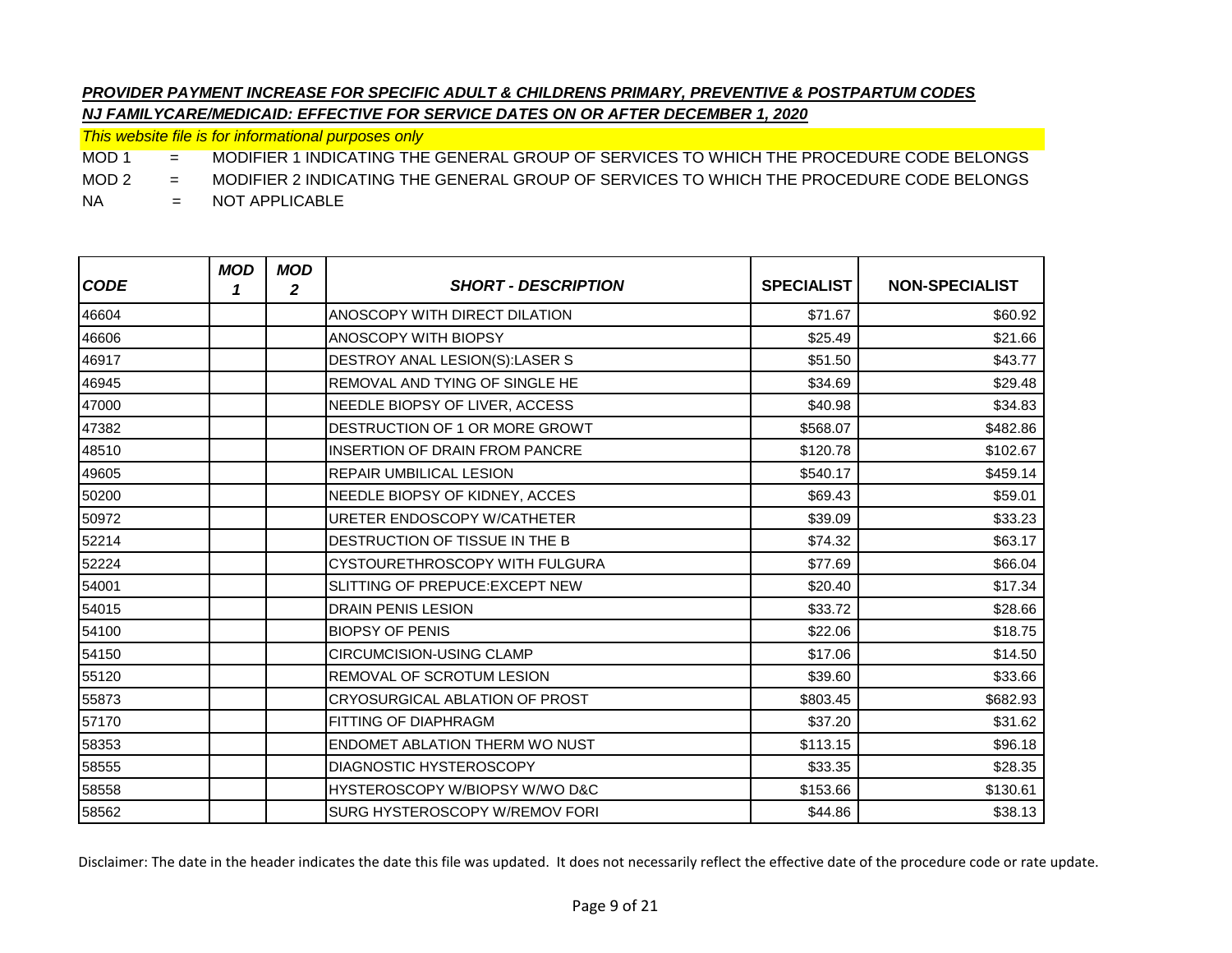*This website file is for informational purposes only*

MOD 1 = MODIFIER 1 INDICATING THE GENERAL GROUP OF SERVICES TO WHICH THE PROCEDURE CODE BELONGS

MOD 2 = MODIFIER 2 INDICATING THE GENERAL GROUP OF SERVICES TO WHICH THE PROCEDURE CODE BELONGS

NA = NOT APPLICABLE

| <b>CODE</b> | <b>MOD</b><br>1 | <b>MOD</b><br>$\mathbf{2}$ | <b>SHORT - DESCRIPTION</b>            | <b>SPECIALIST</b> | <b>NON-SPECIALIST</b> |
|-------------|-----------------|----------------------------|---------------------------------------|-------------------|-----------------------|
| 59400       |                 |                            | <b>OBSTETRICAL CARE</b>               | \$1,112.28        | \$945.43              |
| 59400       | <b>SB</b>       |                            | <b>OBSTETRICAL CARE</b>               | <b>NA</b>         | \$778.59              |
| 59410       |                 |                            | VAGINAL DELIVERY & POST PARTUM        | \$531.53          | \$451.80              |
| 59410       | <b>SB</b>       |                            | VAGINAL DELIVERY PLUS POST PAR        | <b>NA</b>         | \$379.51              |
| 59425       |                 |                            | <b>ANTEPARTUM CARE ONLY: 4-6 VISI</b> | \$50.27           | \$42.73               |
| 59426       |                 |                            | <b>ANTEPARTUM CARE ONLY: 7+ VISIT</b> | \$90.08           | \$76.57               |
| 59430       |                 |                            | <b>CARE AFTER DELIVERY</b>            | \$109.40          | \$92.99               |
| 59430       | <b>SA</b>       |                            | <b>CARE AFTER DELIVERY</b>            | <b>NA</b>         | \$88.34               |
| 59430       | <b>SB</b>       |                            | <b>CARE AFTER DELIVERY</b>            | <b>NA</b>         | \$76.58               |
| 59510       |                 |                            | CESAREAN DELIVERY WITH PRE-AN         | \$1,231.35        | \$1,046.65            |
| 59515       |                 |                            | CESAREAN SECTION ONLY INCL PP         | \$660.01          | \$561.00              |
| 59610       |                 |                            | ROUTINE OB CARE/VAG DEL AFTER/        | \$1,167.72        | \$992.56              |
| 59610       | <b>SB</b>       |                            | ROUTINE OB CARE/VAG DEL POST/P        | \$817.40          | \$328.00              |
| 59614       |                 |                            | VAGINAL DEL POST PREV C/S W/PP        | \$589.75          | \$501.29              |
| 59614       | <b>SB</b>       |                            | VAG DEL POST PREV C/S W/PP CAR        | \$412.83          | \$224.00              |
| 59618       |                 |                            | ROUTINE OB CARE W/C/S P/VBAC A        | \$1,246.67        | \$1,059.67            |
| 59622       |                 |                            | C/S ONLY W/PP CARE P/VBAC ATT/        | \$682.23          | \$579.89              |
| 61151       |                 |                            | <b>PIERCE SKULL FOR DRAINAGE</b>      | \$112.57          | \$95.68               |
| 64600       |                 |                            | INJECTION TX FACIAL NERVES (5         | \$43.60           | \$37.06               |
| 64605       |                 |                            | <b>INJECTION TREATMENT NERVES IN</b>  | \$67.53           | \$57.40               |
| 64774       |                 |                            | <b>REMOVE SKIN NERVE LESION</b>       | \$45.96           | \$39.06               |
| 64907       |                 |                            | TRANSFER OF NERVE TO INJURED N        | \$162.61          | \$138.22              |
| 65450       |                 |                            | <b>DESTROY CORNEAL LESION</b>         | \$35.78           | \$30.41               |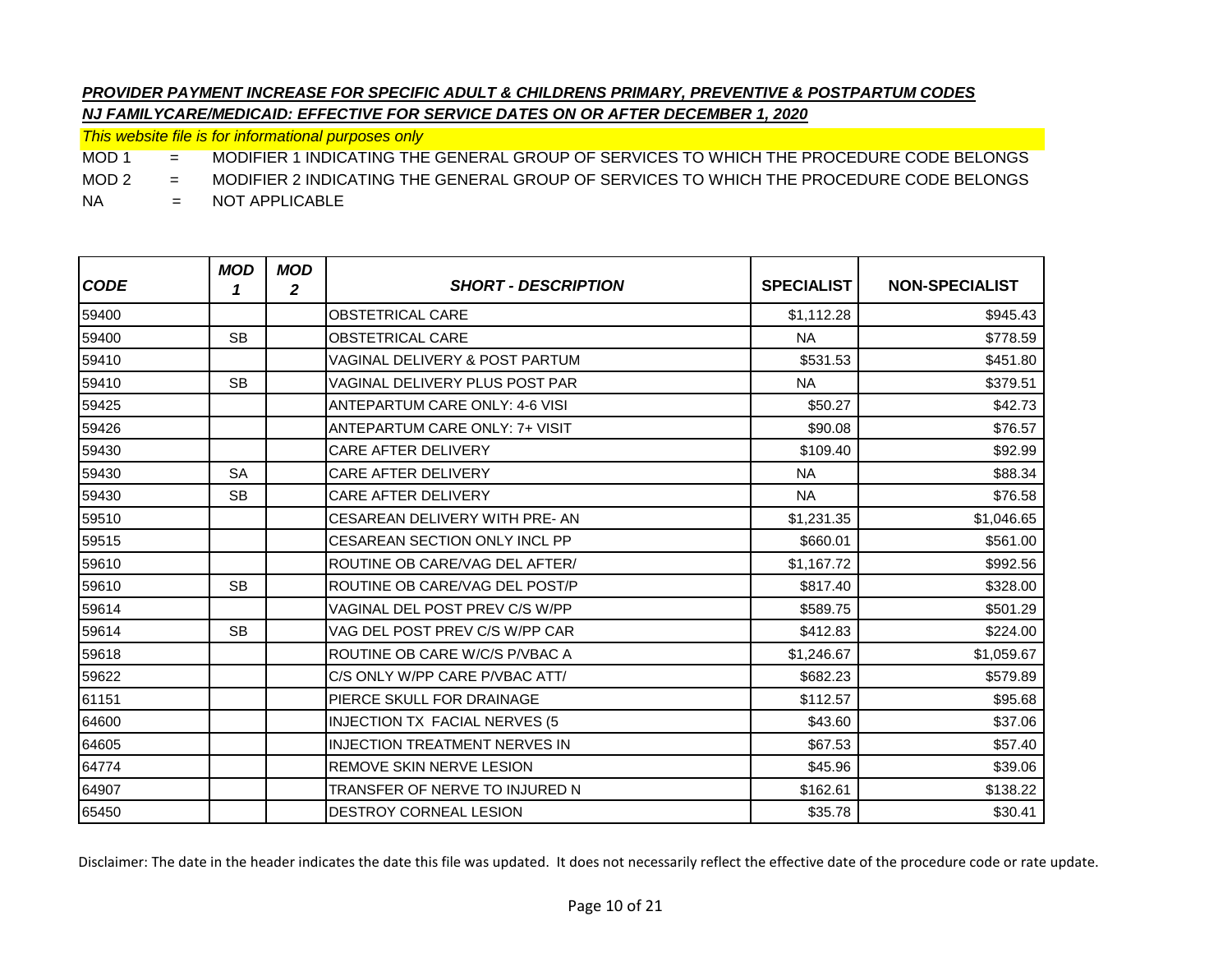*This website file is for informational purposes only*

MOD 1 = MODIFIER 1 INDICATING THE GENERAL GROUP OF SERVICES TO WHICH THE PROCEDURE CODE BELONGS

MOD 2 = MODIFIER 2 INDICATING THE GENERAL GROUP OF SERVICES TO WHICH THE PROCEDURE CODE BELONGS

NA = NOT APPLICABLE

| <b>CODE</b> | <b>MOD</b><br>1 | <b>MOD</b><br>2 | <b>SHORT - DESCRIPTION</b>         | <b>SPECIALIST</b> | <b>NON-SPECIALIST</b> |
|-------------|-----------------|-----------------|------------------------------------|-------------------|-----------------------|
| 67700       |                 |                 | DRAINAGE OF EYELID ABSCESS         | \$29.96           | \$25.46               |
| 67715       |                 |                 | CANTHOTOMY(SEPARATE PROCEDURE)     | \$26.73           | \$22.72               |
| 67810       |                 |                 | INCISIONAL BIOPSY OF EYELID SK     | \$19.17           | \$16.29               |
| 67840       |                 |                 | REMOVE EYELID LESION EXC CHALA     | \$30.50           | \$25.92               |
| 67914       |                 |                 | <b>REPAIR ECTROPIAN: SUTURE</b>    | \$52.04           | \$44.23               |
| 67915       |                 |                 | <b>REPAIR EYELID DEFECT</b>        | \$32.46           | \$27.59               |
| 67921       |                 |                 | <b>REPAIR ENTROPIAN: SUTURE</b>    | \$51.02           | \$43.37               |
| 67922       |                 |                 | REPAIR EYELID DEFECT               | \$32.18           | \$27.35               |
| 67930       |                 |                 | REPAIR EYELID WOUND                | \$40.14           | \$34.12               |
| 67935       |                 |                 | SUTURE RECENT WOUND EYELIDFU       | \$65.33           | \$55.53               |
| 67975       |                 |                 | <b>RECONSTRUCTION OF EYELID</b>    | \$74.73           | \$63.52               |
| 68115       |                 |                 | REMOVE EYELID LINING LESION        | \$34.49           | \$29.32               |
| 68130       |                 |                 | REMOVE EYELID LINING LESION        | \$59.40           | \$50.49               |
| 68135       |                 |                 | REMOVE EYELID LINING LESION        | \$17.14           | \$14.57               |
| 68510       |                 |                 | <b>BIOPSY OF TEAR GLAND</b>        | \$49.02           | \$41.67               |
| 68705       |                 |                 | <b>REVISE TEAR DUCT OPENING</b>    | \$26.13           | \$22.21               |
| 68801       |                 |                 | DILATION LACRIMAL PUNCTUM W/WO     | \$13.81           | \$11.74               |
| 68810       |                 |                 | PROBING NASOLACRIMAL DUCT W/WO     | \$26.72           | \$22.71               |
| 68840       |                 |                 | <b>EXPLORE/IRRIGATE TEAR DUCTS</b> | \$14.07           | \$11.96               |
| 69020       |                 |                 | DRAIN OUTER EAR CANAL LESION       | \$26.17           | \$22.24               |
| 69145       |                 |                 | REMOVE EAR CANAL LESION(S)         | \$44.70           | \$38.00               |
| 69200       |                 |                 | <b>CLEAR OUTER EAR CANAL</b>       | \$13.77           | \$11.70               |
| 69610       |                 |                 | <b>REPAIR OF EAR DRUM</b>          | \$42.55           | \$36.16               |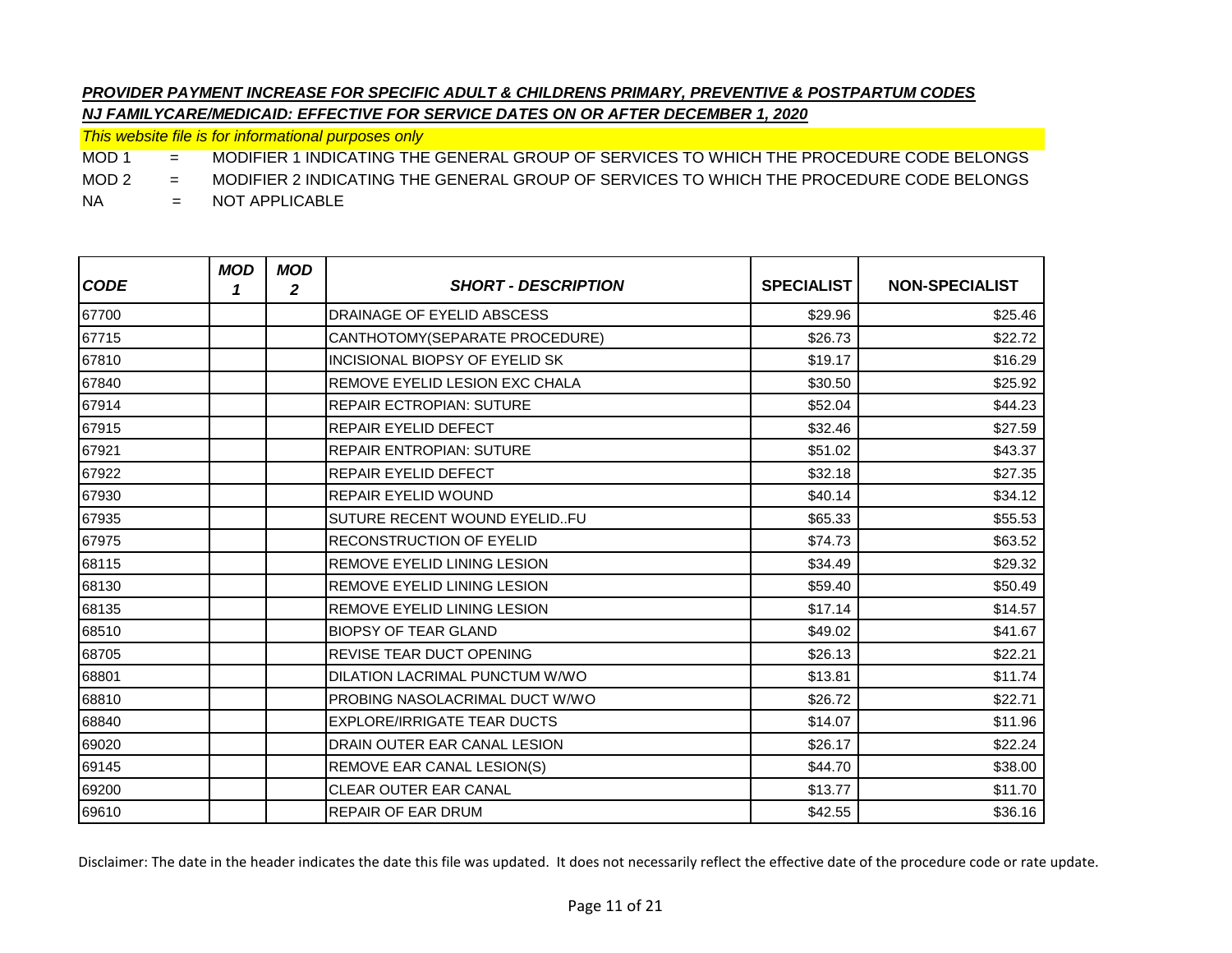*This website file is for informational purposes only*

MOD 1 = MODIFIER 1 INDICATING THE GENERAL GROUP OF SERVICES TO WHICH THE PROCEDURE CODE BELONGS

MOD 2 = MODIFIER 2 INDICATING THE GENERAL GROUP OF SERVICES TO WHICH THE PROCEDURE CODE BELONGS

NA = NOT APPLICABLE

| <b>CODE</b> | <b>MOD</b><br>1 | <b>MOD</b><br>$\mathbf{2}$ | <b>SHORT - DESCRIPTION</b>                | <b>SPECIALIST</b> | <b>NON-SPECIALIST</b> |
|-------------|-----------------|----------------------------|-------------------------------------------|-------------------|-----------------------|
| 77078       |                 |                            | COMPUTED TOMOGRAPHY, BONE MINE            | <b>NA</b>         | \$49.18               |
| 77078       | <b>TC</b>       |                            | COMPUTED TOMOGRAPHY, BONE MINE            | <b>NA</b>         | \$42.86               |
| 77078       | 26              |                            | COMPUTED TOMOGRAPHY, BONE MINE            | <b>NA</b>         | \$6.32                |
| 77080       |                 |                            | DUAL-ENERGY X-RAY ABSORPTIOMET            | <b>NA</b>         | \$21.13               |
| 77080       | TC.             |                            | DUAL-ENERGY X-RAY ABSORPTIOMET            | <b>NA</b>         | \$16.07               |
| 77080       | 26              |                            | DUAL-ENERGY X-RAY ABSORPTIOMET            | <b>NA</b>         | \$5.06                |
| 77081       |                 |                            | DUAL-ENERGY X-RAY ABSORPTIOMET            | <b>NA</b>         | \$17.25               |
| 77081       | <b>TC</b>       |                            | DUAL-ENERGY X-RAY ABSORPTIOMET            | <b>NA</b>         | \$12.00               |
| 77081       | 26              |                            | DUAL-ENERGY X-RAY ABSORPTIOMET            | <b>NA</b>         | \$5.25                |
| 82705       |                 |                            | FATS/LIPIDS, FECES, SCREENING             | <b>NA</b>         | \$0.69                |
| 84578       |                 |                            | UROBILINOGEN (METABOLISM SUBST            | <b>NA</b>         | \$0.44                |
| 86000       |                 |                            | <b>AGGLUTININS: FEBRILE EACH ANTI</b>     | <b>NA</b>         | \$0.95                |
| 87190       |                 |                            | ANTIMICROBIAL STUDY, MYCOBACTE            | <b>NA</b>         | \$0.77                |
| 88106       | <b>TC</b>       |                            | <b>CYTOPATHOLOGY</b>                      | <b>NA</b>         | \$7.61                |
| 88108       | <b>TC</b>       |                            | CYTOPATHOLOGY, FLUIDS, WASHING            | <b>NA</b>         | \$6.89                |
| 88160       |                 |                            | <b>CYTOPATHOLOGY</b>                      | <b>NA</b>         | \$7.39                |
| 88160       | <b>TC</b>       |                            | <b>CYTOPATHOLOGY</b>                      | <b>NA</b>         | \$4.55                |
| 88173       | <b>TC</b>       |                            | FINE NEEDLE ASPIRATE: INTERP/             | <b>NA</b>         | \$9.15                |
| 88307       | <b>TC</b>       |                            | SURGICAL PATHOLOGY, COMPLETE              | <b>NA</b>         | \$24.85               |
| 88309       | <b>TC</b>       |                            | SURGICAL PATHOLOGY, COMPLETE              | <b>NA</b>         | \$35.24               |
| 88312       | <b>TC</b>       |                            | <b>SPECIAL STAINS</b>                     | <b>NA</b>         | \$8.02                |
| 88313       | <b>TC</b>       |                            | <b>SPECIAL STAINS</b>                     | <b>NA</b>         | \$8.02                |
| 88314       | <b>TC</b>       |                            | <b>GROSS &amp; MICROSCOPIC EXAM 3 SPE</b> | <b>NA</b>         | \$6.75                |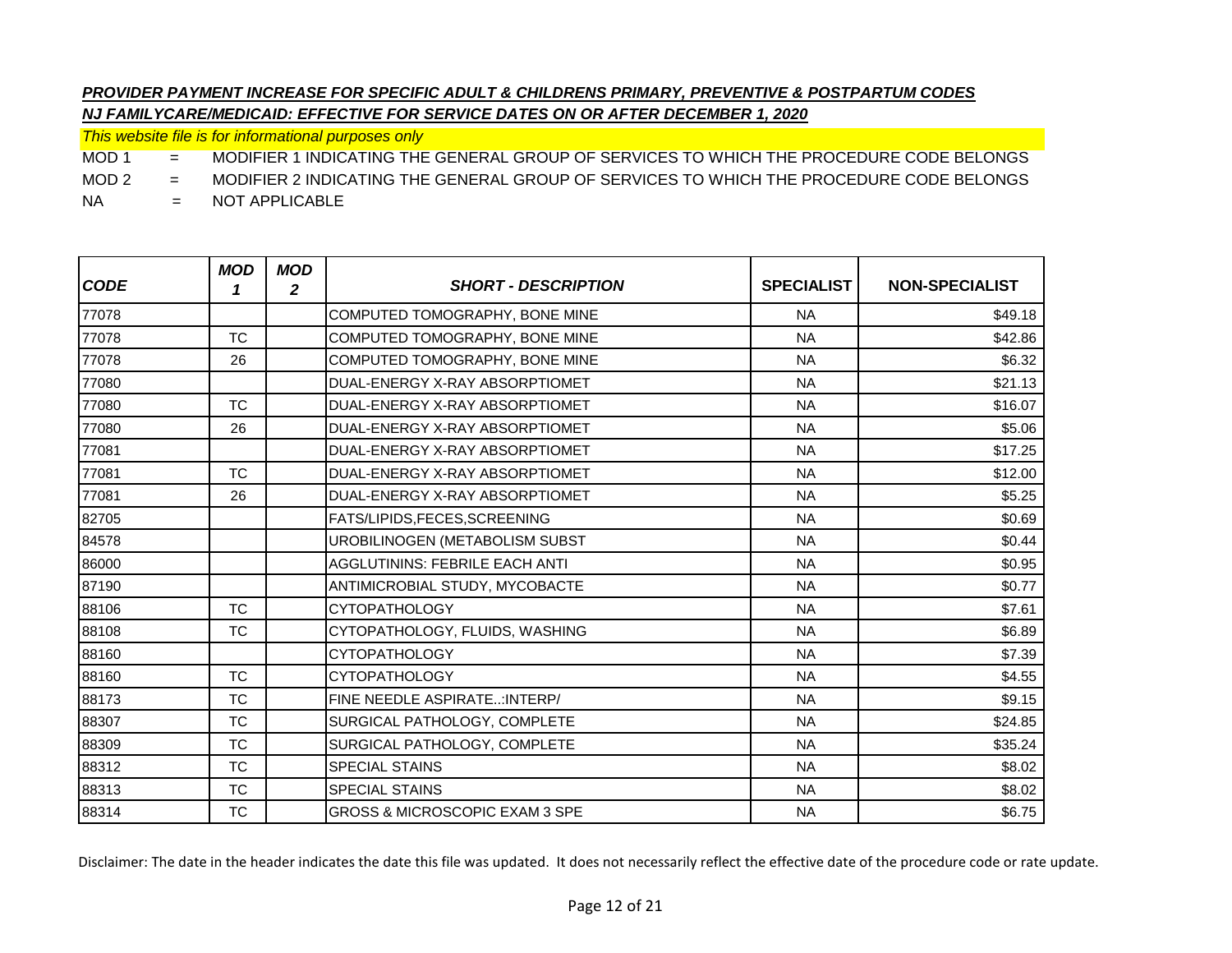*This website file is for informational purposes only*

MOD 1 = MODIFIER 1 INDICATING THE GENERAL GROUP OF SERVICES TO WHICH THE PROCEDURE CODE BELONGS

MOD 2 = MODIFIER 2 INDICATING THE GENERAL GROUP OF SERVICES TO WHICH THE PROCEDURE CODE BELONGS

NA = NOT APPLICABLE

| <b>CODE</b> | <b>MOD</b><br>1 | <b>MOD</b><br>2 | <b>SHORT - DESCRIPTION</b>                | <b>SPECIALIST</b> | <b>NON-SPECIALIST</b> |
|-------------|-----------------|-----------------|-------------------------------------------|-------------------|-----------------------|
| 88319       |                 |                 | DETERMINATIVE HISTOCHEMISTRY T            | <b>NA</b>         | \$9.93                |
| 88319       | <b>TC</b>       |                 | DETERMINATIVE HISTOCHEMISTRY T            | <b>NA</b>         | \$9.93                |
| 88342       |                 |                 | IMMUNOCYTOCHEMISTRY (INCLUDING            | <b>NA</b>         | \$11.92               |
| 88342       | <b>TC</b>       |                 | IMMUNOCYTOCHEMISTRY (INCLUDING            | <b>NA</b>         | \$6.08                |
| 91030       | <b>TC</b>       |                 | <b>ACID PERFUSION FOR ESOPHAGITIS</b>     | <b>NA</b>         | \$10.23               |
| 91132       |                 |                 | ELECTROGASTROGRAPHY DIAG TRANS            | \$16.85           | \$14.32               |
| 91133       |                 |                 | ELECTROGASTROGRAPHY DX TRANS W            | \$19.50           | \$16.57               |
| 92240       | <b>TC</b>       |                 | INDOCYANINE-GREEN ANGIOGRAPHY             | <b>NA</b>         | \$21.67               |
| 92250       | <b>TC</b>       |                 | OPHTHALMOSCOPY W/FUNDUS PHOTO             | <b>NA</b>         | \$6.20                |
| 92507       |                 |                 | TREATMENT OF SPEECH, LANGUAGE,            | \$8.51            | \$7.24                |
| 92562       |                 |                 | LOUDNESS BALANCE TEST                     | \$5.28            | \$4.49                |
| 92563       |                 |                 | TONE DECAY HEARING TEST                   | \$3.50            | \$2.98                |
| 92583       |                 |                 | SELECT PICTURE AUDIOMETRY                 | \$5.72            | \$4.87                |
| 93623       | 26              |                 | <b>PROGRAM STIM&amp;PACING W IV INFUS</b> | \$17.63           | \$14.99               |
| 93926       | <b>TC</b>       |                 | DUPLEX SCAN7/U OR LIMITED S               | <b>NA</b>         | \$14.66               |
| 95060       |                 |                 | OPHTHALMIC MUCOUS MEMBRANE TES            | \$4.03            | \$3.43                |
| 95065       |                 |                 | <b>NASAL MUCOUS MEMBRANE TEST</b>         | \$2.86            | \$2.43                |
| 95805       | <b>TC</b>       |                 | <b>SLEEP LATENCY TESTING</b>              | <b>NA</b>         | \$41.97               |
| 95812       | <b>TC</b>       |                 | EEF EXTENDED MONITORING UP TO             | <b>NA</b>         | \$40.96               |
| 95813       | <b>TC</b>       |                 | EEG EXTENDED MONITORING >1 HOU            | <b>NA</b>         | \$46.31               |
| 95816       |                 |                 | MEASUREMENT AND RECORDING OF B            | \$40.77           | \$34.65               |
| 95816       | <b>TC</b>       |                 | EEG, INCL RECOR AWAKE&D, SAME FA          | <b>NA</b>         | \$34.56               |
| 95819       |                 |                 | MEASUREMENT AND RECORDING OF B            | \$46.94           | \$39.89               |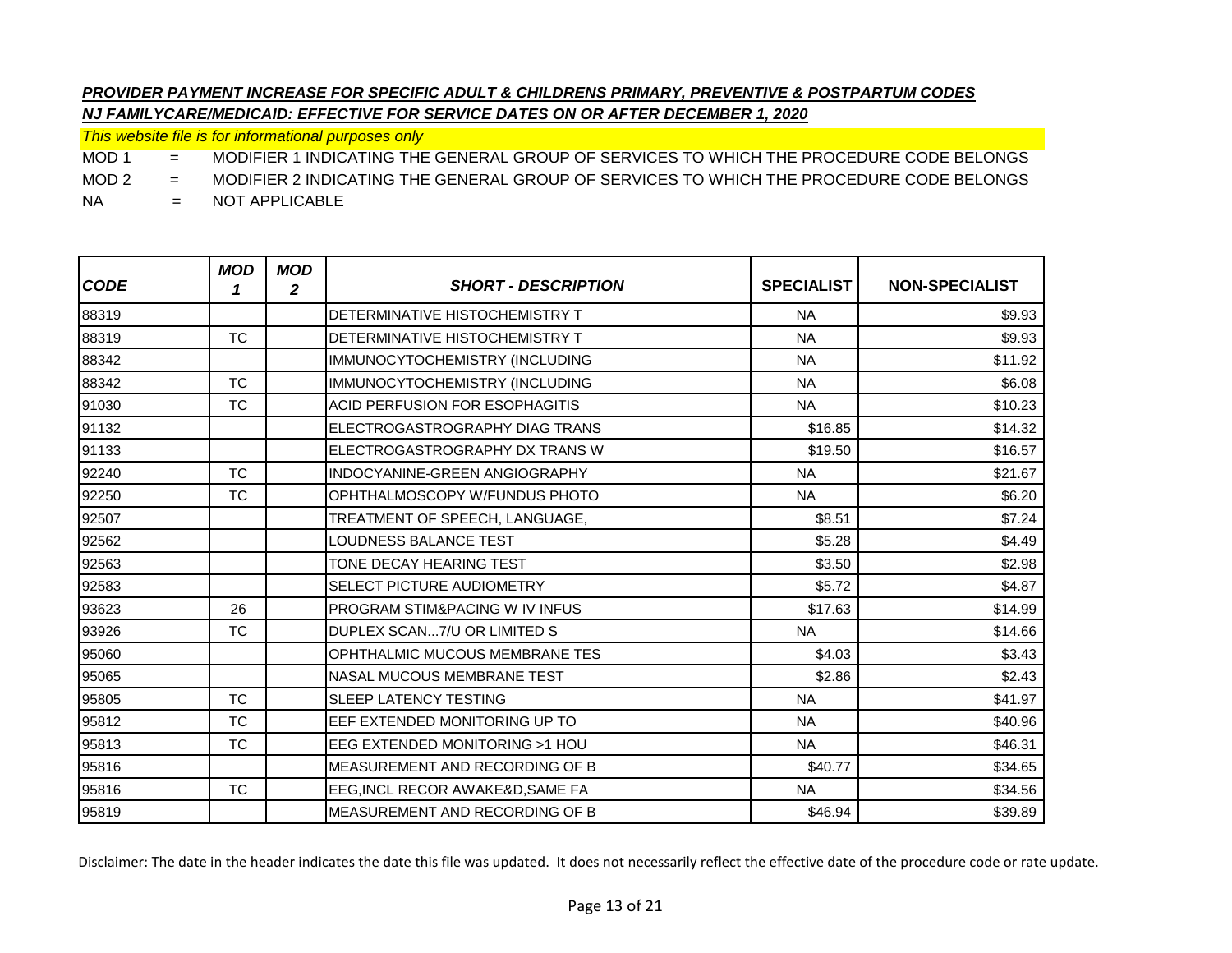*This website file is for informational purposes only*

MOD 1 = MODIFIER 1 INDICATING THE GENERAL GROUP OF SERVICES TO WHICH THE PROCEDURE CODE BELONGS

MOD 2 = MODIFIER 2 INDICATING THE GENERAL GROUP OF SERVICES TO WHICH THE PROCEDURE CODE BELONGS

NA = NOT APPLICABLE

| <b>CODE</b> | <b>MOD</b><br>1 | <b>MOD</b><br>2 | <b>SHORT - DESCRIPTION</b>             | <b>SPECIALIST</b> | <b>NON-SPECIALIST</b> |
|-------------|-----------------|-----------------|----------------------------------------|-------------------|-----------------------|
| 95819       | <b>TC</b>       |                 | <b>EEG-STD/PORT: SAME FACILITY</b>     | <b>NA</b>         | \$40.69               |
| 95822       |                 |                 | MEASUREMENT AND RECORDING OF B         | \$42.34           | \$35.99               |
| 95822       | <b>TC</b>       |                 | <b>EEG: SLEEP ONLY</b>                 | <b>NA</b>         | \$36.09               |
| 95827       |                 |                 | MEASUREMENT AND RECORDING OF B         | \$88.69           | \$75.38               |
| 95827       | <b>TC</b>       |                 | EEG: ALL NIGHT SLEEP RECORDING         | <b>NA</b>         | \$82.55               |
| 95829       |                 |                 | ELECTROCORTICOGRAM AT SURGERY(         | \$215.93          | \$183.54              |
| 95860       | <b>TC</b>       |                 | ELECTROMYOGRAPH:1 EXTREMITY&PA         | <b>NA</b>         | \$8.02                |
| 95867       | <b>TC</b>       |                 | MYOGRAPHY: CRANIAL NERVE: UNIL         | <b>NA</b>         | \$6.45                |
| 95875       | 26              |                 | ISCHEMIC LIMB EXERCISE, EMG,           | \$9.65            | \$8.20                |
| 95923       |                 |                 | <b>TESTING AUTO NERV SYST FUNCTIO</b>  | \$21.46           | \$18.24               |
| 95923       | <b>TC</b>       |                 | TESTING AUTO NERV SYST FUNCTIO         | <b>NA</b>         | \$16.55               |
| 95930       | <b>TC</b>       |                 | VISUAL EVOKED POTENTIAL TESTIN         | \$12.62           | \$13.00               |
| 95951       |                 |                 | MONITORING FOR LOCALIZATION OF         | \$214.63          | \$182.44              |
| 95951       | <b>TC</b>       |                 | MONITORING FOR LOCALIZATION OF         | <b>NA</b>         | \$180.10              |
| 95954       | <b>TC</b>       |                 | PHARM/PHYSICAL ACTIVATION DURI         | \$37.93           | \$30.00               |
| 95956       |                 |                 | <b>EACH 24 HOUR EEG MONITORING</b>     | \$188.24          | \$160.01              |
| 95956       | <b>TC</b>       |                 | <b>EACH 24 HOUR EEG MONITORING</b>     | <b>NA</b>         | \$167.69              |
| 96372       |                 |                 | <b>INJECTION BENEATH THE SKIN OR</b>   | \$7.44            | \$6.32                |
| 96425       |                 |                 | <b>PROLONGED CHEMOTHERAPY INFUSIO</b>  | \$20.90           | \$17.77               |
| 97802       |                 |                 | MEDICAL NUTRITION THERAPY, ASS         | \$27.41           | \$23.30               |
| 97803       |                 |                 | <b>IMEDICAL NUTRITION THERAPY RE-A</b> | \$23.81           | \$20.24               |
| 99201       |                 |                 | NEW PATIENT OFFICE OR OTHER OU         | \$25.00           | \$21.25               |
| 99201       | <b>SA</b>       |                 | E/M OFFICE/OP NEW PATIENT              | <b>NA</b>         | \$20.18               |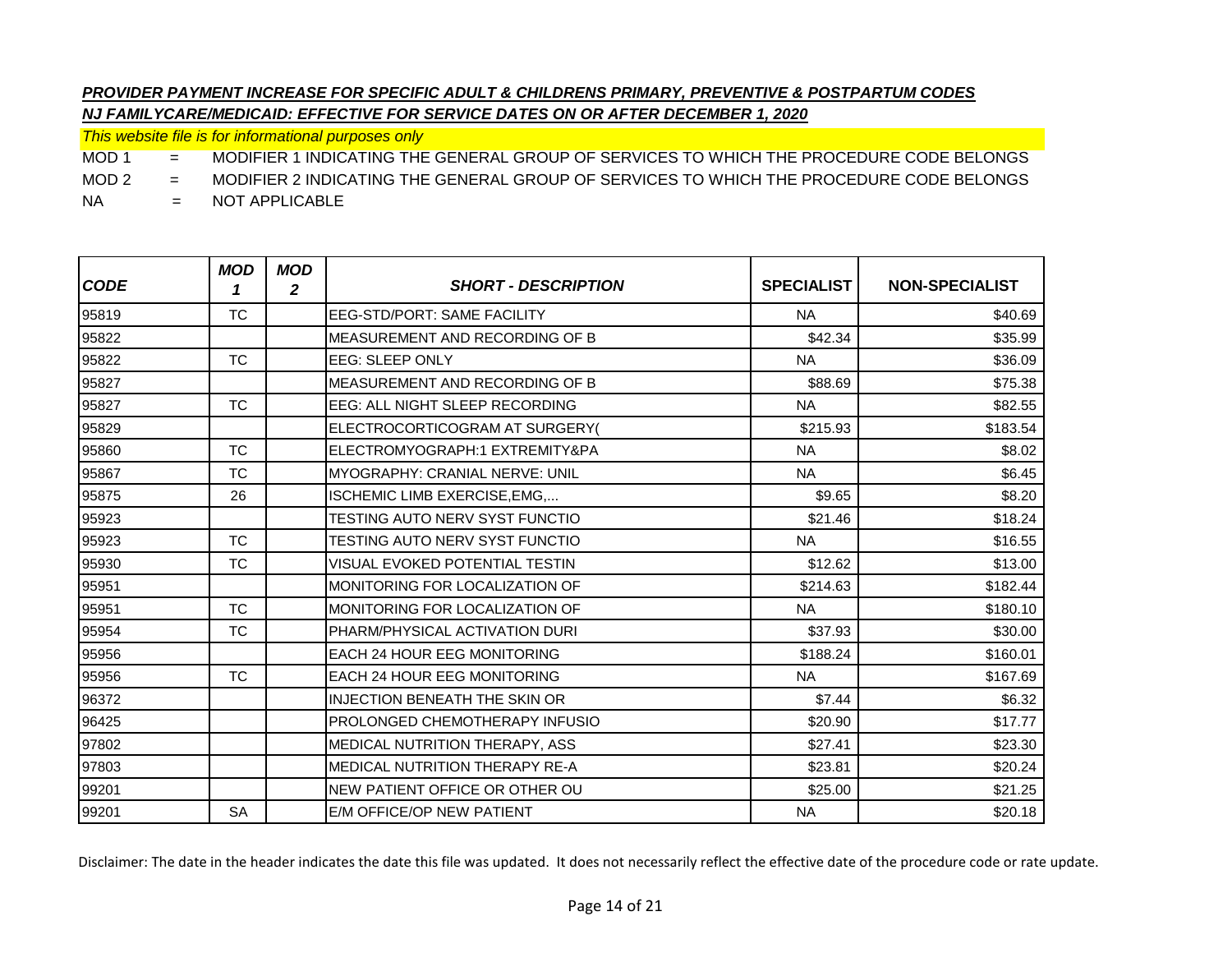*This website file is for informational purposes only*

MOD 1 = MODIFIER 1 INDICATING THE GENERAL GROUP OF SERVICES TO WHICH THE PROCEDURE CODE BELONGS

MOD 2 = MODIFIER 2 INDICATING THE GENERAL GROUP OF SERVICES TO WHICH THE PROCEDURE CODE BELONGS

NA = NOT APPLICABLE

| <b>CODE</b> | <b>MOD</b><br>1 | <b>MOD</b><br>2 | <b>SHORT - DESCRIPTION</b>     | <b>SPECIALIST</b> | <b>NON-SPECIALIST</b> |
|-------------|-----------------|-----------------|--------------------------------|-------------------|-----------------------|
| 99201       | <b>SB</b>       |                 | E/M OFFICE/OP NEW PATIENT BY C | <b>NA</b>         | \$17.50               |
| 99201       | UC              |                 | E/M OFFICE/OP NEW PATIENT      | \$24.04           | \$24.04               |
| 99202       |                 |                 | NEW PATIENT OFFICE OR OTHER OU | \$41.20           | \$35.02               |
| 99202       | <b>FP</b>       | <b>SB</b>       | E/M INITIAL VS BY CNM IN FP CL | <b>NA</b>         | \$35.70               |
| 99202       | <b>SA</b>       |                 | E/M OFFICE/OP NEW PATIENT      | <b>NA</b>         | \$33.27               |
| 99202       | <b>SB</b>       |                 | E/M OFFICE/OP NEW PATIENT BY C | <b>NA</b>         | \$28.84               |
| 99202       | <b>SB</b>       | 52              | E/M INITIAL VS BY CNM IN FP CL | <b>NA</b>         | \$35.70               |
| 99202       | <b>UC</b>       |                 | E/M OFFICE/OP NEW PATIENT      | \$79.24           | \$79.24               |
| 99203       |                 |                 | NEW PATIENT OFFICE OR OTHER OU | \$58.15           | \$49.92               |
| 99203       | <b>FP</b>       | <b>SB</b>       | E/M INITIAL FP VISIT BY CNM IN | <b>NA</b>         | \$58.59               |
| 99203       | <b>SA</b>       |                 | E/M OFFICE/OP NEW PATIENTMIN   | <b>NA</b>         | \$46.95               |
| 99203       | <b>SA</b>       | <b>UD</b>       | E/M OFFICE/OP NEW PATIENT.CNP/ | <b>NA</b>         | \$46.95               |
| 99203       | <b>SB</b>       |                 | E/M OFFICE/OP NEW PATIENT BY C | <b>NA</b>         | \$40.70               |
| 99203       | <b>SB</b>       | 52              | E/M INITIAL FP VISIT BY CNM IN | <b>NA</b>         | \$44.11               |
| 99203       | UC              |                 | E/M OFFICE/OP NEW PATIENTMIN   | \$111.82          | \$111.82              |
| 99203       | <b>UD</b>       |                 | E/M OFFICE/OP NEW PATIENTMIN   | \$58.15           | \$49.43               |
| 99204       |                 |                 | NEW PATIENT OFFICE OR OTHER OU | \$88.30           | \$75.06               |
| 99204       | <b>FP</b>       |                 | E/M OFFICE/OP NEW VISIT FP CL  | \$88.30           | \$75.06               |
| 99204       | <b>FP</b>       | <b>SB</b>       | E/M OFFICE/OP NEW VISIT IN FL  | <b>NA</b>         | \$61.81               |
| 99204       | <b>SA</b>       |                 | E/M OFFICE/OP NEW PATIENT      | <b>NA</b>         | \$71.30               |
| 99204       | <b>SB</b>       |                 | E/M OFFICE/OP NEW PATIENT BY C | <b>NA</b>         | \$61.81               |
| 99204       | UC              |                 | E/M OFFICE/OP NEW PATIENT      | \$169.81          | \$169.81              |
| 99205       |                 |                 | NEW PATIENT OFFICE OR OTHER OU | \$111.38          | \$94.68               |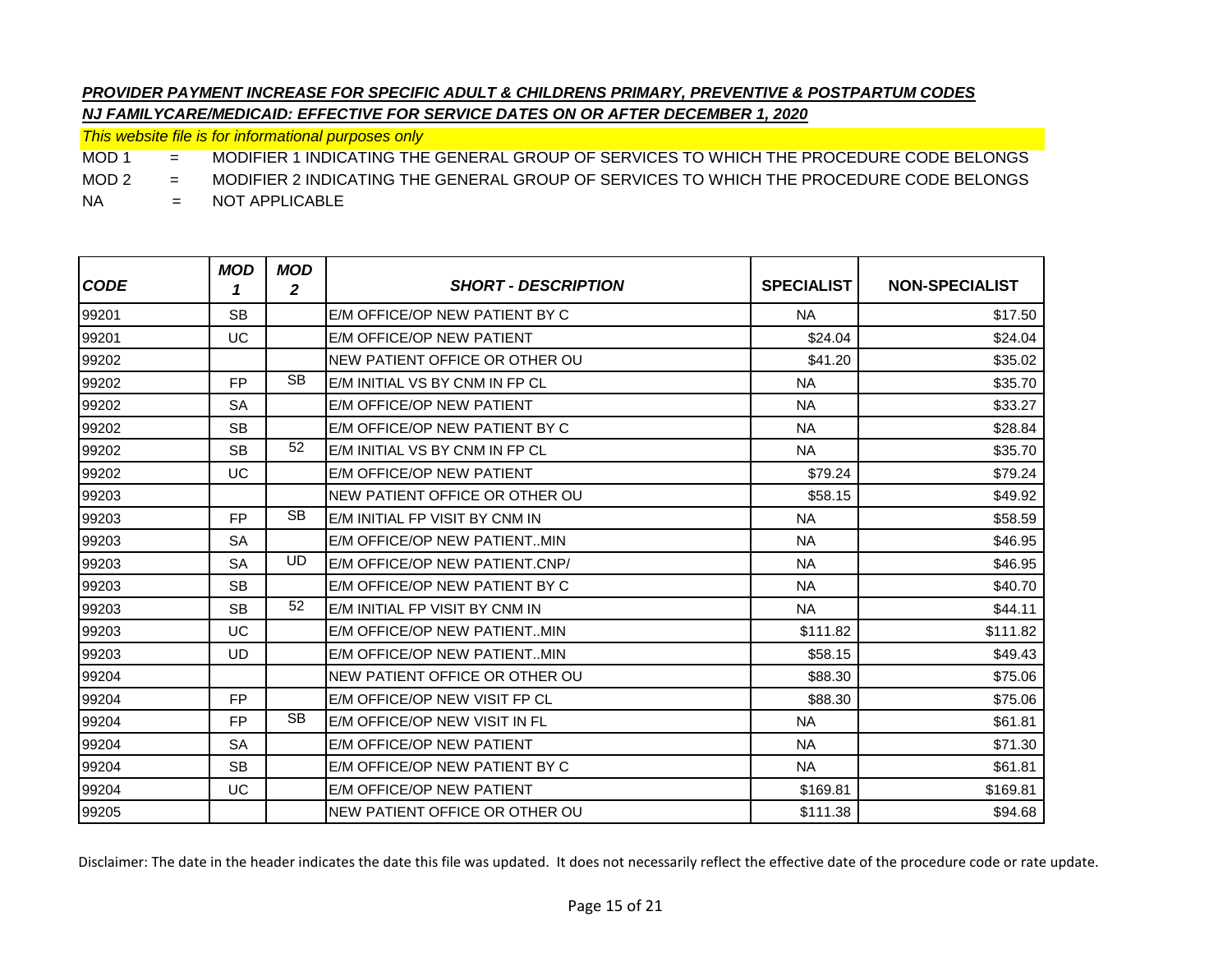*This website file is for informational purposes only*

MOD 1 = MODIFIER 1 INDICATING THE GENERAL GROUP OF SERVICES TO WHICH THE PROCEDURE CODE BELONGS

MOD 2 = MODIFIER 2 INDICATING THE GENERAL GROUP OF SERVICES TO WHICH THE PROCEDURE CODE BELONGS

NA = NOT APPLICABLE

| <b>CODE</b> | <b>MOD</b><br>1 | MOD<br>$\mathbf{2}$ | <b>SHORT - DESCRIPTION</b>     | <b>SPECIALIST</b> | <b>NON-SPECIALIST</b> |
|-------------|-----------------|---------------------|--------------------------------|-------------------|-----------------------|
| 99205       | <b>FP</b>       |                     | E/M OFFICE/OP NEW IN FL CL     | <b>NA</b>         | \$111.38              |
| 99205       | <b>FP</b>       | <b>SB</b>           | E/M OFFICE/OP NEW IN FL CL CNM | <b>NA</b>         | \$77.97               |
| 99205       | <b>FP</b>       | 52                  | E/M INITIAL FP VISIT IN FP CLI | \$111.38          | \$94.68               |
| 99205       | <b>SB</b>       | 52                  | E/M INITIAL FP VS IN FP CL CNM | <b>NA</b>         | \$77.97               |
| 99205       | UC              |                     | E/M OFFICE OP NEW PATIENTMIN   | \$214.20          | \$214.20              |
| 99212       |                 |                     | ESTABLISHED PATIENT OFFICE OR  | \$24.80           | \$21.08               |
| 99212       | <b>FP</b>       | <b>SB</b>           | E/M FOLLOW UP VS BY CNM IN FP  | <b>NA</b>         | \$24.80               |
| 99212       | <b>SA</b>       |                     | E/M OFFICE/OP - ESTABLISHED PA | <b>NA</b>         | \$20.03               |
| 99212       | <b>SB</b>       |                     | E/M ESTABLISHED PT. VS BY CNM  | <b>NA</b>         | \$17.36               |
| 99212       | <b>SB</b>       | 52                  | E/M FOLLOW UP VS BY CNM IN FP  | <b>NA</b>         | \$17.36               |
| 99212       | UC              |                     | E/M OFFICE/OP - ESTABLISHED PA | \$47.69           | \$47.69               |
| 99213       |                 |                     | ESTABLISHED PATIENT OFFICE OR  | \$40.56           | \$34.48               |
| 99213       | <b>FP</b>       | <b>SB</b>           | E/M F/U VISIT-FP CLINIC BY CNM | <b>NA</b>         | \$28.39               |
| 99213       | <b>SA</b>       |                     | E/M OFFICE/OP ESTAB PATIENT    | <b>NA</b>         | \$32.75               |
| 99213       | <b>SA</b>       | UD                  | E/M OFFICE/OP ESTAB PATIENT CN | <b>NA</b>         | \$32.76               |
| 99213       | <b>SB</b>       |                     | E/M ESTABLISHES PT VISIT BY CN | <b>NA</b>         | \$28.39               |
| 99213       | <b>SB</b>       | 52                  | E/M F/U VISIT-FP CLINIC BY CNM | <b>NA</b>         | \$28.39               |
| 99213       | UC              |                     | E/M OFFICE/OP ESTAB PATIENT    | \$78.00           | \$78.00               |
| 99213       | UD.             |                     | E/M OFFICE/OP ESTAB PATIENT    | \$40.56           | \$34.48               |
| 99214       |                 |                     | ESTABLISHED PATIENT OFFICE OR  | \$58.67           | \$49.87               |
| 99214       | FP.             |                     | E/M FOLLOW UP VISIT - FAMILY P | \$58.67           | \$49.87               |
| 99214       | <b>FP</b>       | <b>SB</b>           | E/M FP VISIT BY CNM - FP CLINI | <b>NA</b>         | \$41.07               |
| 99214       | FP.             | 52                  | E/M FOLLOW UP VISIT - FAMILY P | \$58.67           | \$49.87               |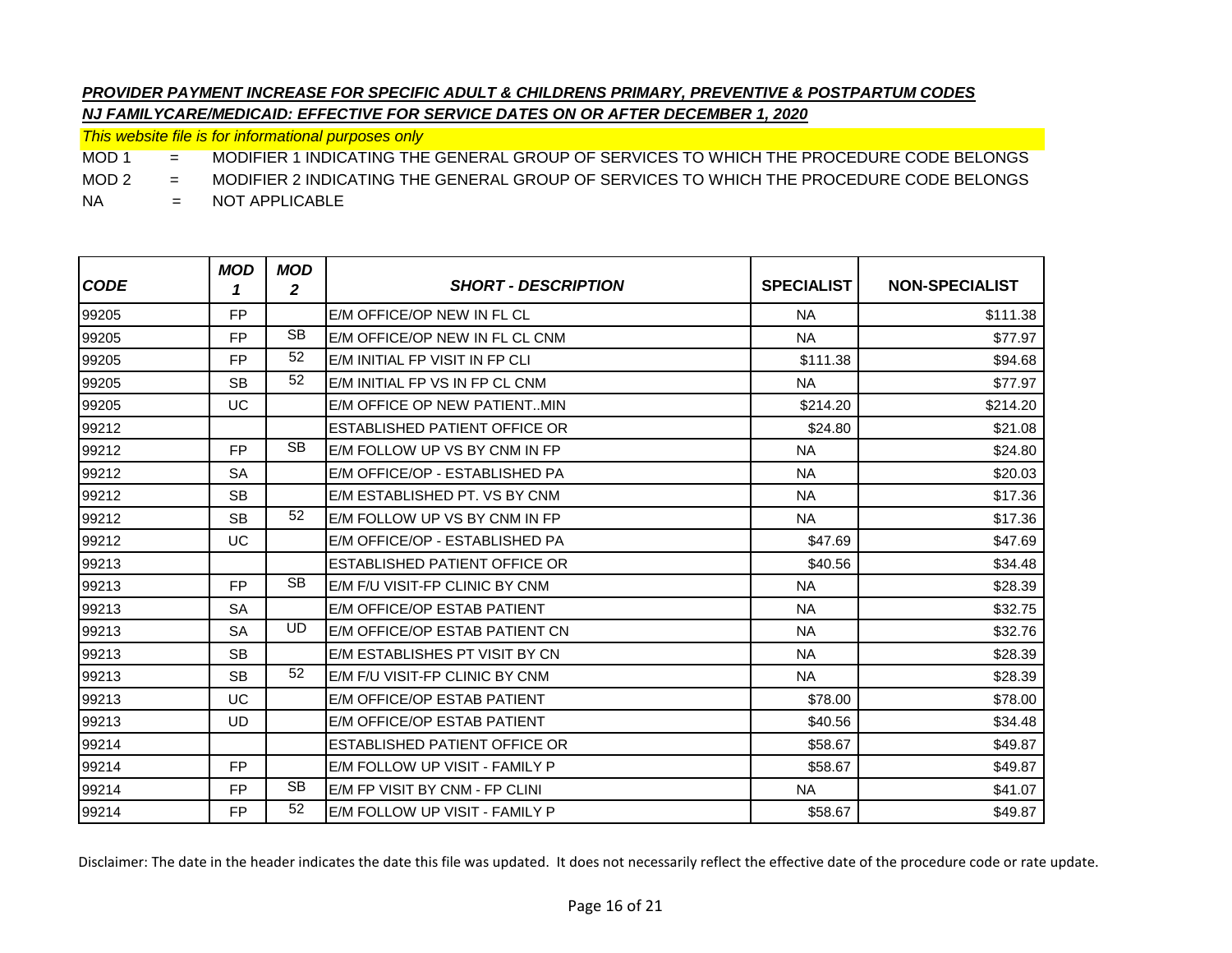*This website file is for informational purposes only*

MOD 1 = MODIFIER 1 INDICATING THE GENERAL GROUP OF SERVICES TO WHICH THE PROCEDURE CODE BELONGS

MOD 2 = MODIFIER 2 INDICATING THE GENERAL GROUP OF SERVICES TO WHICH THE PROCEDURE CODE BELONGS

NA = NOT APPLICABLE

| <b>CODE</b> | <b>MOD</b><br>1 | <b>MOD</b><br>$\overline{2}$ | <b>SHORT - DESCRIPTION</b>            | <b>SPECIALIST</b> | <b>NON-SPECIALIST</b> |
|-------------|-----------------|------------------------------|---------------------------------------|-------------------|-----------------------|
| 99214       | <b>SA</b>       |                              | E/M OFFICE/OP ESTABLISHED PATI        | <b>NA</b>         | \$47.37               |
| 99214       | <b>SB</b>       |                              | E/M FOLLOW UP VISIT EST PT BY         | <b>NA</b>         | \$41.07               |
| 99214       | <b>SB</b>       | 52                           | E/M FP VISIT BY CNM - FP CLINI        | <b>NA</b>         | \$41.07               |
| 99214       | UC              |                              | E/M OFFICE/OP ESTABLISHED PATI        | \$112.82          | \$112.82              |
| 99215       |                 |                              | <b>ESTABLISHED PATIENT OFFICE OR</b>  | \$78.62           | \$66.83               |
| 99215       | <b>FP</b>       |                              | E/M FP VISIT-ESTAB PT IN FP CL        | \$78.62           | \$66.83               |
| 99215       | <b>FP</b>       | <b>SB</b>                    | E/M FP VISIT BY CNM IN FP CLIN        | <b>NA</b>         | \$55.03               |
| 99215       | <b>FP</b>       | 52                           | E/M FU VISIT IN FP CLINIC             | \$78.62           | \$66.83               |
| 99215       | <b>SA</b>       |                              | E/M OFFICE/OP ESTAB PT VISIT B        | <b>NA</b>         | \$63.48               |
| 99215       | <b>SB</b>       |                              | E/M VISIT-ESTABLISHED PT-BY CN        | <b>NA</b>         | \$55.03               |
| 99215       | <b>SB</b>       | 52                           | E/M FP VISIT BY CNM IN FP CLIN        | <b>NA</b>         | \$55.03               |
| 99215       | UC              |                              | E/M OFFICE/OP ESTAB PT VISIT          | \$151.19          | \$151.19              |
| 99217       |                 |                              | <b>HOSPITAL OBSERVATION CARE ON D</b> | \$38.75           | \$32.94               |
| 99221       |                 |                              | INITIAL HOSPITAL INPATIENT CAR        | \$54.01           | \$45.91               |
| 99221       | <b>SA</b>       |                              | E/M INITIAL HOSPITAL CARE             | <b>NA</b>         | \$43.62               |
| 99221       | <b>SB</b>       |                              | E/M INITIAL HOSPITAL CARE BY C        | <b>NA</b>         | \$37.81               |
| 99222       |                 |                              | INITIAL HOSPITAL INPATIENT CAR        | \$73.04           | \$62.09               |
| 99223       |                 |                              | INITIAL HOSPITAL INPATIENT CAR        | \$107.30          | \$91.21               |
| 99232       |                 |                              | <b>SUBSEQUENT HOSPITAL INPATIENT</b>  | \$38.35           | \$32.60               |
| 99232       | <b>SA</b>       |                              | E/M SUBSEQUENT HOSPITAL CARE          | <b>NA</b>         | \$30.97               |
| 99232       | <b>SB</b>       |                              | E/M SUBSEQUENT HOSPITAL CARE C        | <b>NA</b>         | \$26.85               |
| 99233       |                 |                              | <b>SUBSEQUENT HOSPITAL INPATIENT</b>  | \$55.28           | \$46.98               |
| 99234       |                 |                              | HOSPITAL OBSERVATION OR INPATI        | \$70.75           | \$60.13               |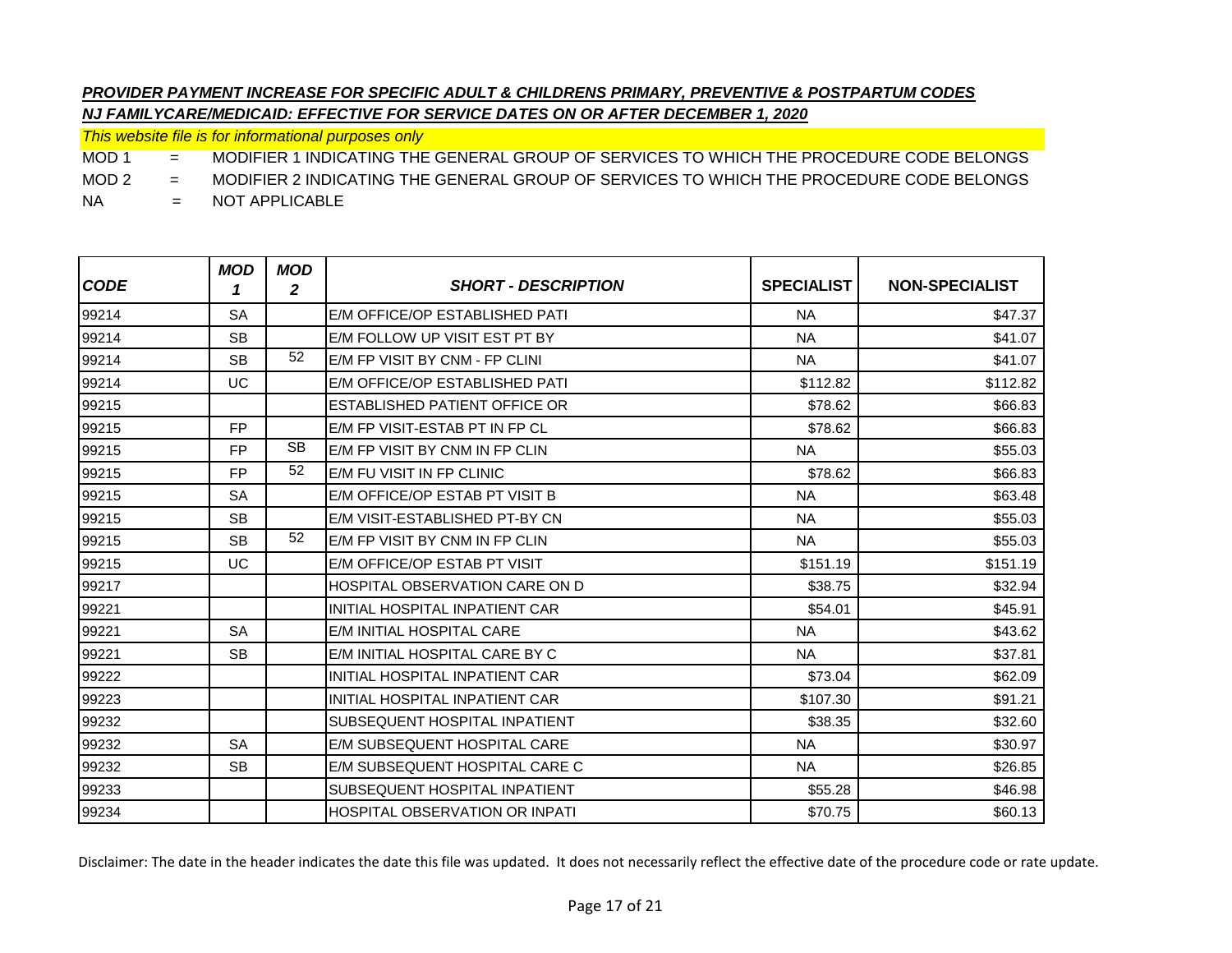*This website file is for informational purposes only*

MOD 1 = MODIFIER 1 INDICATING THE GENERAL GROUP OF SERVICES TO WHICH THE PROCEDURE CODE BELONGS

MOD 2 = MODIFIER 2 INDICATING THE GENERAL GROUP OF SERVICES TO WHICH THE PROCEDURE CODE BELONGS

NA = NOT APPLICABLE

| <b>CODE</b> | <b>MOD</b><br>1 | <b>MOD</b><br>$\mathbf{2}$ | <b>SHORT - DESCRIPTION</b>            | <b>SPECIALIST</b> | <b>NON-SPECIALIST</b> |
|-------------|-----------------|----------------------------|---------------------------------------|-------------------|-----------------------|
| 99235       |                 |                            | HOSPITAL OBSERVATION OR INPATI        | \$89.62           | \$76.18               |
| 99236       |                 |                            | <b>HOSPITAL OBSERVATION OR INPATI</b> | \$115.30          | \$98.00               |
| 99238       |                 |                            | <b>HOSPITAL DISCHARGE DAY MANAGEM</b> | \$38.95           | \$33.11               |
| 99238       | <b>SA</b>       |                            | <b>HOSP DISCH DAY MNGMNT BY CNP/C</b> | <b>NA</b>         | \$31.45               |
| 99238       | <b>SB</b>       |                            | HOSPITAL DISCHARGE DAY MNGMNT         | <b>NA</b>         | \$27.27               |
| 99239       |                 |                            | HOSPITAL DISCHARGE DAY MANAGEM        | \$57.10           | \$48.54               |
| 99283       |                 |                            | EMERGENCY DEPARTMENT VISIT, MO        | \$34.13           | \$29.01               |
| 99283       | <b>SA</b>       |                            | E.M EMERG DEPT. VISIT NEW/EST         | <b>NA</b>         | \$27.56               |
| 99284       |                 |                            | EMERGENCY DEPARTMENT VISIT, PR        | \$62.60           | \$53.21               |
| 99284       | <b>SA</b>       |                            | E.M EMERG.DEPT. VISIT NEW/EST         | <b>NA</b>         | \$50.55               |
| 99285       |                 |                            | <b>EMERGENCY DEPARTMENT VISIT, PR</b> | \$90.88           | \$77.24               |
| 99291       |                 |                            | CRITICAL CARE DELIVERY CRITICA        | \$149.74          | \$127.28              |
| 99292       |                 |                            | CRITICAL CAREEACH ADDITIONAL          | \$65.66           | \$55.81               |
| 99304       |                 |                            | <b>INITIAL NURSING FACILITY VISIT</b> | \$48.12           | \$40.90               |
| 99304       | <b>SA</b>       |                            | INITIAL NURSING FACILITY CARE,        | <b>NA</b>         | \$38.86               |
| 99305       |                 |                            | <b>INITIAL NURSING FACILITY VISIT</b> | \$68.97           | \$58.62               |
| 99305       | <b>SA</b>       |                            | INITIAL NURSING FACILITY CARE         | <b>NA</b>         | \$55.69               |
| 99306       |                 |                            | INITIAL NURSING FACILITY VISIT        | \$88.87           | \$75.54               |
| 99306       | <b>SA</b>       |                            | INITIAL NURSING FACILITY CARE,        | <b>NA</b>         | \$71.77               |
| 99307       |                 |                            | <b>SUBSEQUENT NURSING FACILITY VI</b> | \$23.48           | \$19.96               |
| 99307       | <b>SA</b>       |                            | <b>SUBSEQUENT NURSING FAC CARE PE</b> | <b>NA</b>         | \$18.96               |
| 99308       |                 |                            | SUBSEQUENT NURSING FACILITY VI        | \$36.99           | \$31.44               |
| 99308       | <b>SA</b>       |                            | SUBSEQUENT NURSING FAC CARE, PE       | <b>NA</b>         | \$29.87               |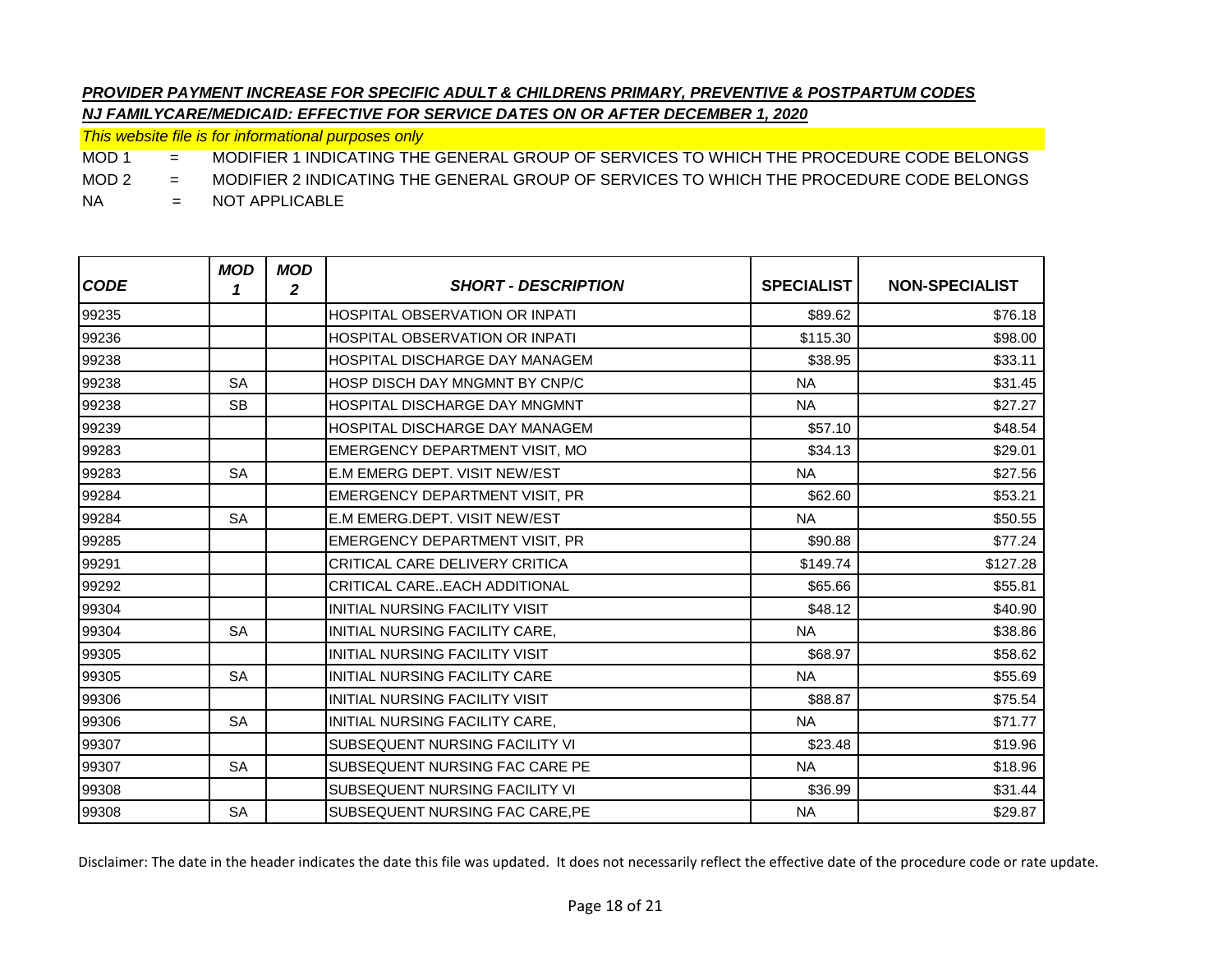*This website file is for informational purposes only*

MOD 1 = MODIFIER 1 INDICATING THE GENERAL GROUP OF SERVICES TO WHICH THE PROCEDURE CODE BELONGS

MOD 2 = MODIFIER 2 INDICATING THE GENERAL GROUP OF SERVICES TO WHICH THE PROCEDURE CODE BELONGS

NA = NOT APPLICABLE

| <b>CODE</b> | <b>MOD</b><br>1 | <b>MOD</b><br>$\mathbf{2}$ | <b>SHORT - DESCRIPTION</b>            | <b>SPECIALIST</b> | <b>NON-SPECIALIST</b> |
|-------------|-----------------|----------------------------|---------------------------------------|-------------------|-----------------------|
| 99309       |                 |                            | SUBSEQUENT NURSING FACILITY VI        | \$48.76           | \$39.63               |
| 99309       | <b>SA</b>       |                            | SUBSEQUENT NURSING FAC CARE.PE        | <b>NA</b>         | \$39.37               |
| 99310       |                 |                            | SUBSEQUENT NURSING FACILITY VI        | \$71.79           | \$61.02               |
| 99310       | <b>SA</b>       |                            | SUBSEQUENT NURSING FAC CARE, PE       | <b>NA</b>         | \$57.97               |
| 99315       |                 |                            | NURSING FACILITY DISCHARGE DAY        | \$39.16           | \$33.28               |
| 99315       | <b>SA</b>       |                            | NF DISCHARGE DAY MNGMT 30 MIN         | <b>NA</b>         | \$31.62               |
| 99316       |                 |                            | NURSING FACILITY DISCHARGE MAN        | \$56.12           | \$47.71               |
| 99316       | <b>SA</b>       |                            | NF DISCHARGE DAY MNGMT > 30 ML        | <b>NA</b>         | \$45.32               |
| 99318       |                 |                            | NURSING FACILITY ANNUAL ASSESS        | \$51.23           | \$43.54               |
| 99318       | <b>SA</b>       |                            | EVALUATION & MANAGEMENT NURS F        | <b>NA</b>         | \$41.36               |
| 99324       | <b>SA</b>       |                            | DOMICILIARY/REST HOME VISIT N         | <b>NA</b>         | \$23.49               |
| 99325       |                 |                            | NEW PATIENT ASSISTED LIVING VI        | \$42.18           | \$35.86               |
| 99325       | <b>SA</b>       |                            | DOMICILIARY/REST HOME VS NEW P        | <b>NA</b>         | \$34.06               |
| 99326       |                 |                            | NEW PATIENT ASSISTED LIVING VI        | \$73.50           | \$62.48               |
| 99326       | <b>SA</b>       |                            | DOMICILIARY/REST HOME VS NEW P        | <b>NA</b>         | \$59.35               |
| 99327       |                 |                            | NEW PATIENT ASSISTED LIVING VI        | \$98.84           | \$84.02               |
| 99327       | <b>SA</b>       |                            | DOMICILIARY/REST HOME VISIT NE        | <b>NA</b>         | \$79.81               |
| 99328       |                 |                            | NEW PATIENT ASSISTED LIVING VI        | \$116.87          | \$99.34               |
| 99328       | <b>SA</b>       |                            | DOMICILIARY/REST HOME VS NEW P        | <b>NA</b>         | \$94.37               |
| 99334       |                 |                            | <b>ESTABLISHED PATIENT ASSISTED L</b> | \$32.17           | \$27.34               |
| 99334       | <b>SA</b>       |                            | DOMICILIARY/REST HOME VS ESTAB        | <b>NA</b>         | \$25.89               |
| 99335       |                 |                            | ESTABLISHED PATIENT ASSISTED L        | \$50.87           | \$43.24               |
| 99335       | <b>SA</b>       |                            | DOMICILIARY/REST HOME VS ESTAB        | <b>NA</b>         | \$41.07               |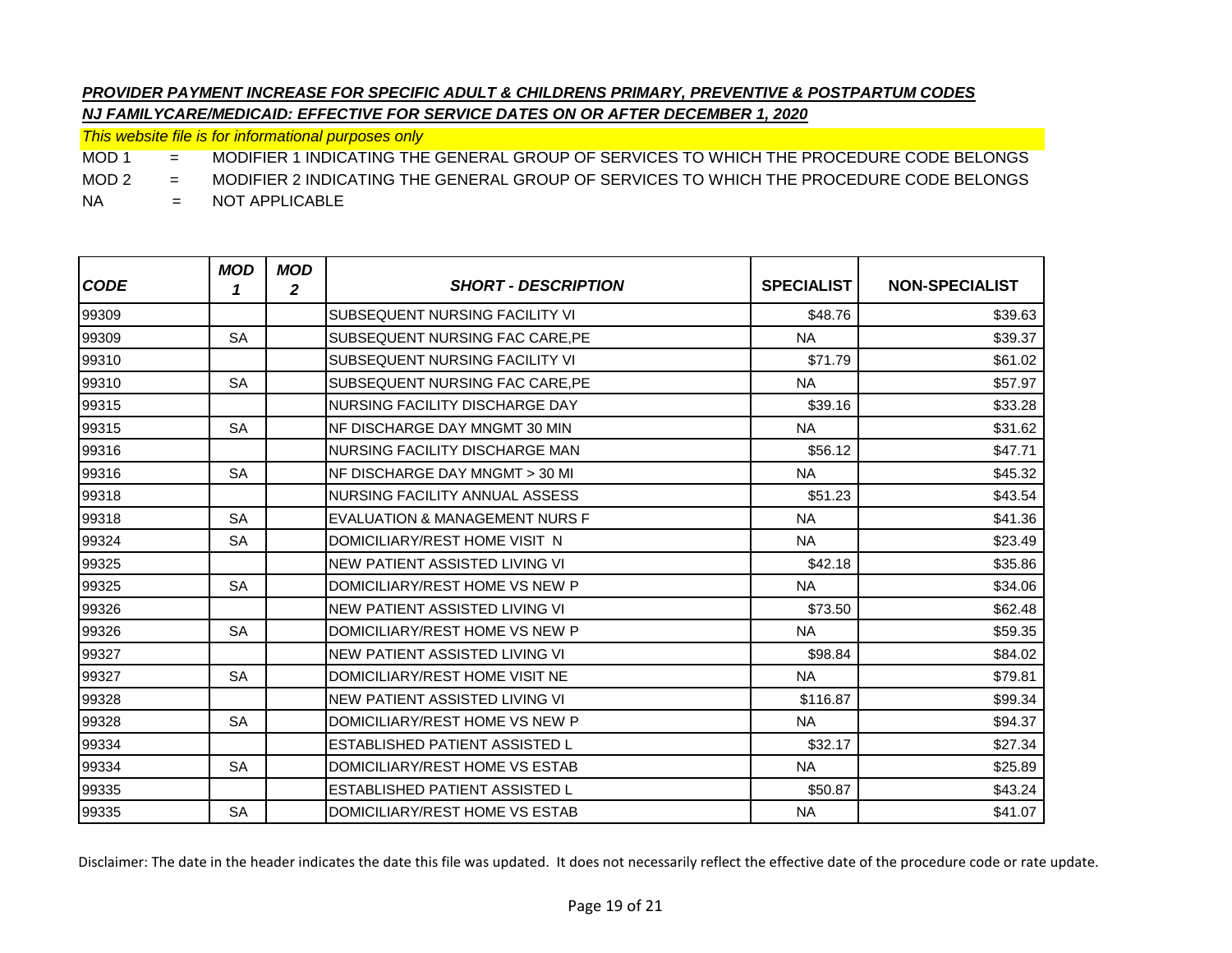*This website file is for informational purposes only*

MOD 1 = MODIFIER 1 INDICATING THE GENERAL GROUP OF SERVICES TO WHICH THE PROCEDURE CODE BELONGS

MOD 2 = MODIFIER 2 INDICATING THE GENERAL GROUP OF SERVICES TO WHICH THE PROCEDURE CODE BELONGS

NA = NOT APPLICABLE

| <b>CODE</b> | <b>MOD</b><br>1 | <b>MOD</b><br>2 | <b>SHORT - DESCRIPTION</b>            | <b>SPECIALIST</b> | <b>NON-SPECIALIST</b> |
|-------------|-----------------|-----------------|---------------------------------------|-------------------|-----------------------|
| 99336       |                 |                 | ESTABLISHED PATIENT ASSISTED L        | \$71.79           | \$61.02               |
| 99336       | <b>SA</b>       |                 | DOMICILIARY/REST HOME VS ESTAB        | <b>NA</b>         | \$57.97               |
| 99337       |                 |                 | <b>ESTABLISHED PATIENT ASSISTED L</b> | \$103.37          | \$87.87               |
| 99337       | <b>SA</b>       |                 | DOMICILIARY/REST HOME VS ESTAB        | <b>NA</b>         | \$83.47               |
| 99341       |                 |                 | NEW PATIENT HOME VISIT, TYPICA        | \$29.08           | \$24.72               |
| 99341       | <b>SA</b>       |                 | E/M HOME VISIT NEW PATIENT            | <b>NA</b>         | \$23.49               |
| 99341       | <b>SB</b>       |                 | E/M HOME VISIT NEW PATIENT            | <b>NA</b>         | \$20.36               |
| 99342       |                 |                 | NEW PATIENT HOME VISIT, TYPICA        | \$41.57           | \$35.34               |
| 99342       | <b>SA</b>       |                 | E/M HOME VISIT - NEW PATIENT          | <b>NA</b>         | \$33.57               |
| 99342       | <b>SB</b>       |                 | E/M HOME VISIT - NEW PATIENT          | <b>NA</b>         | \$29.10               |
| 99343       |                 |                 | NEW PATIENT HOME VISIT, TYPICA        | \$68.23           | \$58.00               |
| 99344       |                 |                 | NEW PATIENT HOME VISIT, TYPICA        | \$97.07           | \$82.51               |
| 99344       | <b>SA</b>       |                 | E/M HOME VISIT NEW PATIENT 60         | <b>NA</b>         | \$78.39               |
| 99345       |                 |                 | NEW PATIENT HOME VISIT, TYPICA        | \$118.19          | \$100.46              |
| 99345       | <b>SA</b>       |                 | E/M HOME VISIT NEW PATIENT 75         | <b>NA</b>         | \$95.44               |
| 99349       |                 |                 | ESTABLISHED PATIENT HOME VISIT        | \$68.60           | \$58.31               |
| 99349       | <b>SA</b>       |                 | E/M HOME VISIT ESTABLISHED PT         | <b>NA</b>         | \$55.39               |
| 99350       |                 |                 | ESTABLISHED PATIENT HOME VISIT        | \$95.44           | \$81.12               |
| 99350       | <b>SA</b>       |                 | E/M HOME VISIT ESTABLISHED PT         | <b>NA</b>         | \$77.06               |
| 99357       |                 |                 | <b>PROLONGED PHYS SERVICE INPT AD</b> | \$49.61           | \$42.17               |
| 99406       |                 |                 | SMOKING AND TOBACCO USE INTERM        | \$8.17            | \$6.95                |
| 99406       | <b>HF</b>       |                 | SMOKING AND TOBACCO USE CESSAT        | \$8.12            | \$6.90                |
| 99406       | UC              |                 | SMOKING AND TOBACCO USE CESSAT        | \$8.12            | \$6.90                |